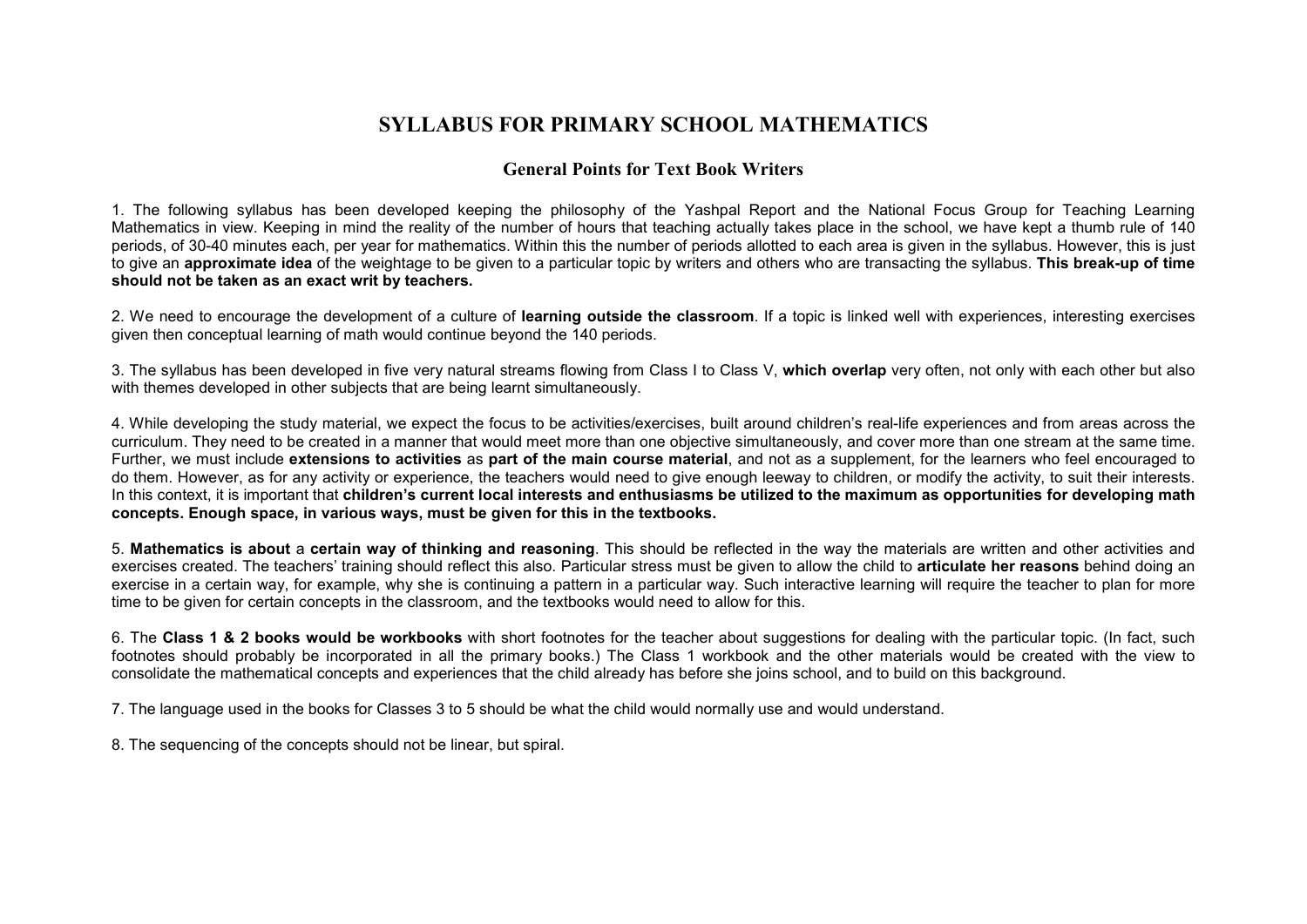**9. The book should not appear to be dry and should be attractive to children in various ways. The points that may influence this include the language, the nature of descriptions and examples, inclusion or lack of illustrations, inclusion of comic strips or cartoons to illustrate a point, inclusion of stories and other interesting texts for children.** 

10. While dealing with problems, the text books should have several situations with multiple correct solutions. Make the children aware that there can beseveral strategies for teaching a problem.

11. The material regarding patterns should be created in a way that would allow the child to observe patterns to generalise them, and to develop her own patterns.

**12. The purpose is not that the children would learn known definitions and therefore never should we begin by definitions and explanations. Concepts and ideas generally should be arrived at from observing patterns, exploring them and then trying to define them in their own words. There should be no overt emphasis on remembering definitions in known standard forms in exactly the same words.** 

13. Problem posing is an important part of doing maths. Exercises that require children to formulate and create a variety of problems for their peers andothers should be built in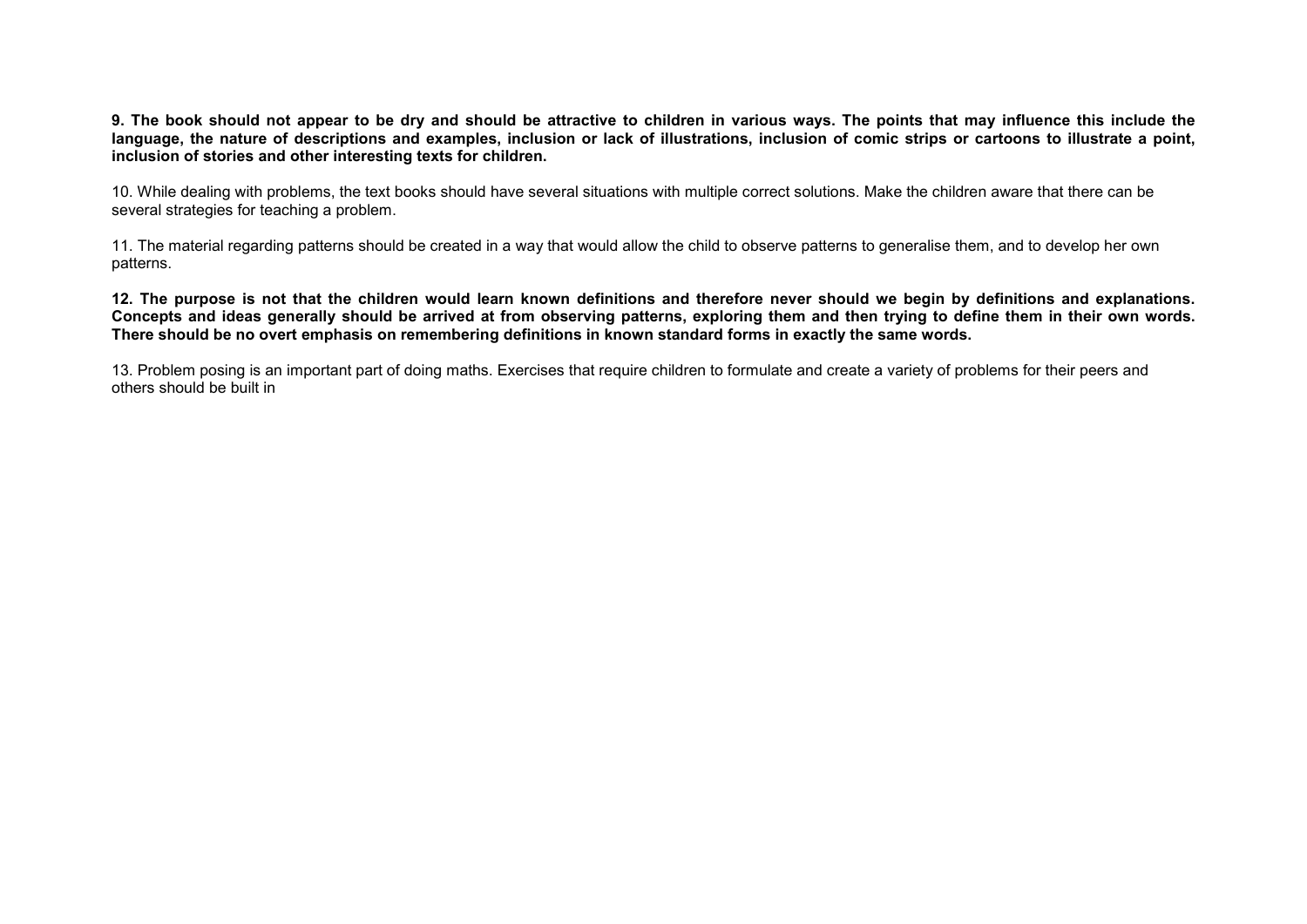| <b>CLASS 1</b>                                                                                                                                                                                                                                                                                                                                     | <b>CLASS II</b>                                                                                                                                                                                                                                                                                                                                                                             | <b>CLASS III</b>                                                                                                                                                                                                                                                                                                                                                                    | <b>CLASS IV</b>                                                                                                                                                                                                                                                                                                                                                                       | <b>CLASS V</b>                                                                                                                                                                                                                                                                                                                                           |
|----------------------------------------------------------------------------------------------------------------------------------------------------------------------------------------------------------------------------------------------------------------------------------------------------------------------------------------------------|---------------------------------------------------------------------------------------------------------------------------------------------------------------------------------------------------------------------------------------------------------------------------------------------------------------------------------------------------------------------------------------------|-------------------------------------------------------------------------------------------------------------------------------------------------------------------------------------------------------------------------------------------------------------------------------------------------------------------------------------------------------------------------------------|---------------------------------------------------------------------------------------------------------------------------------------------------------------------------------------------------------------------------------------------------------------------------------------------------------------------------------------------------------------------------------------|----------------------------------------------------------------------------------------------------------------------------------------------------------------------------------------------------------------------------------------------------------------------------------------------------------------------------------------------------------|
| (14 hrs.)<br><b>Geometry</b>                                                                                                                                                                                                                                                                                                                       | <b>Geometry</b><br>(15 hrs.)                                                                                                                                                                                                                                                                                                                                                                | (18hrs.)<br><b>Geometry</b>                                                                                                                                                                                                                                                                                                                                                         | (20 hrs.)<br><b>Geometry</b>                                                                                                                                                                                                                                                                                                                                                          | $(20$ hrs.)<br><b>Geometry</b>                                                                                                                                                                                                                                                                                                                           |
| <b>Shapes &amp; Spatial</b><br>Understanding<br>Develops and uses                                                                                                                                                                                                                                                                                  | <b>Shapes &amp; Spatial</b><br>Understanding<br>3-D and 2-D Shapes                                                                                                                                                                                                                                                                                                                          | Shapes & Spatial<br>Understanding<br>Creates 2D shapes                                                                                                                                                                                                                                                                                                                              | <b>Shapes &amp; Spatial</b><br>Understanding<br>Draws a circle free hand                                                                                                                                                                                                                                                                                                              | Shapes & Spatial<br>Understanding<br><b>Circles</b>                                                                                                                                                                                                                                                                                                      |
| vocabulary of spatial<br>relationship (Top,<br>Bottom, On, Under,<br>Inside, Outside, Above,<br>Below, Near, Far,<br>Before, After)                                                                                                                                                                                                                | Observes objects in the<br>environment and gets<br>a qualitative feel for<br>their geometrical<br>attributes such as<br>roundness, edges, face,<br>corner, vertex (apex).                                                                                                                                                                                                                   | through paper folding/<br>paper cutting and<br>identifies them.<br>Describes the various 2-<br>D shapes by counting<br>their sides, corners and<br>diagonals.                                                                                                                                                                                                                       | and with compass.<br>Identifies centre, radius<br>and diameter of a circle.<br>• Creates different shapes<br>using tangrams etc.<br>• Tiles geometrical<br>shapes: using one or two                                                                                                                                                                                                   | • Draws a circle using<br>compass for given radius<br>Gets the feel of<br>perspective while<br>drawing a 3-D object in<br>$2-D.$<br>Gets the feel of an angle                                                                                                                                                                                            |
| Solids around us<br>Sorts, Classifies and<br>describes in their own<br>words the objects like<br>pebbles, pipes, balls,<br>cones of shapes, and<br>other observable<br>properties.<br>Observes and describes<br>the way shapes affect<br>movements like rolling<br>and sliding.<br>Sorts 2 - D shapes such<br>as flat objects<br>made of card etc. | Identifies the basic 3-D<br>shapes such as<br>cuboid, cylinder, cone,<br>sphere by their names.<br>Identifies 2-D shapes<br>$\bullet$<br>viz., rectangle, square,<br>triangle, circle by their<br>names.<br>Traces the 2-D outlines<br>of 3-D objects.<br>Observes and identifies<br>these 2-D shapes.<br>Describes in her own<br>$\bullet$<br>words the properties of<br>these 2-D shapes. | Makes shapes using<br>$\bullet$<br>straight lines and curves<br>on the dot-grid.<br>Creates shapes using<br>$\bullet$<br>tangram pieces.<br>Matches the properties of<br>two 2-D shapes by<br>observing their sides<br>and corners (vertices).<br>Tiles a given region<br>using a tile of a familiar<br>shape<br>Distinguishes between<br>shapes that tile and that<br>do not tile. | shapes. Equilateral<br>triangle/ Hexagon.<br>• Explores intuitively the<br>perimeter and area of<br>simple shapes.<br>• Makes 4-faced, 5-faced<br>and 6-faced solids from<br>given nets especially<br>designed for the same.<br>• Reads and draws 3-D<br>objects, making use of<br>the familiarity with the<br>conventions used in this.<br>• Rotates a coin to<br>generate a sphere. | through observation and<br>paper folding.<br>Identifies right angles<br>in the environment.<br>Classifies angles into<br>right, acute and obtuse<br>angles.<br>Represents right angle,<br>acute angle and obtuse<br>angle by drawing and<br>tracing.<br>Explores intuitively the<br>reflections through<br>inkblots, paper cutting<br>and paper folding. |
| (triangle, rectangle and<br>circle)<br>Draws circles, triangles<br>and rectangles<br>freehand.                                                                                                                                                                                                                                                     | Identifies and makes<br>straight lines by<br>folding, straight edged<br>objects, stretched<br>strings and draws free<br>hand and with a ruler.<br>Draws horizontal,                                                                                                                                                                                                                         | Intuitive idea of a map.<br>Reads simple maps<br>(not to scale)<br>Draws some simple 3D-<br>$\bullet$<br>objects, using ruler/ free<br>hand.<br>Explores the relationship<br>$\bullet$                                                                                                                                                                                              | • Creates a hollow cylinder<br>by stacking up bangles.                                                                                                                                                                                                                                                                                                                                | Explores intuitively<br>rotations and reflections<br>of familiar 2-D i.e Circle,<br>right angled triangle,<br>rectangle.<br>Explores intuitively<br>symmetry in familiar 2D                                                                                                                                                                              |

# **Syllabus for Primary Mathematics**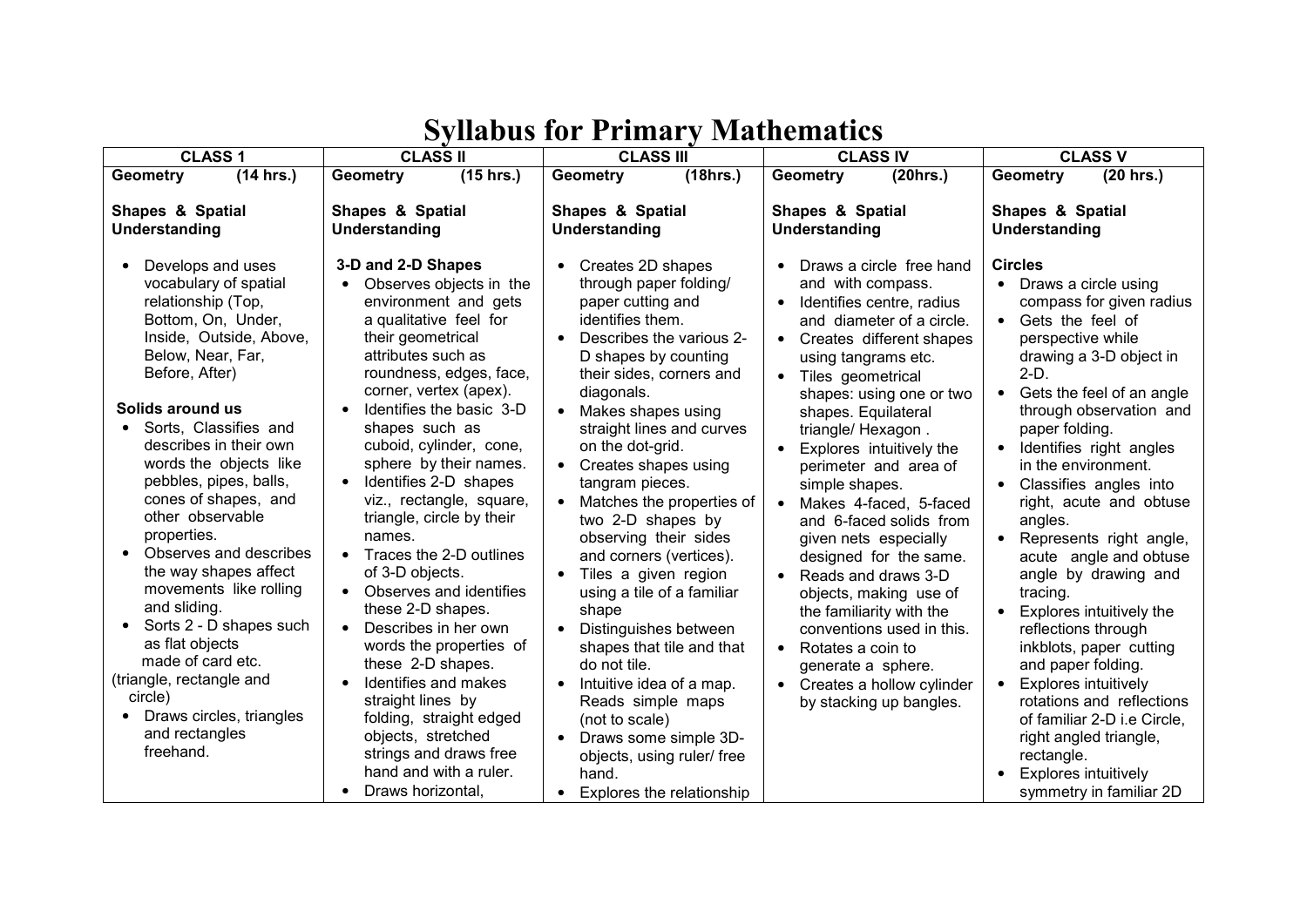|                                                                                                                                                                                                                                                                                                                                                                                                                                                                                                                                | vertical and slant lines<br>(free hand) and with a<br>ruler.<br>Distinguishes between<br>$\bullet$<br>straight and curved<br>lines.<br>Tries to Identify 3D<br>$\bullet$<br>objects by observing<br>their shadows.                                                                                                                                                                                                                                                                                                                                                                          | between 3D and 2D by<br>arranging coins one upon<br>the other to get the<br>cylinder bangles to get<br>hollow cylinder etc                                                                                                                                                                                                                                                                                                                                                                      |                                                                                                                                                                                                                                                                                                                                                                                                                                                                           | and 3-D shapes.<br>Makes the shapes of<br>cubes, cylinders and<br>cones using nets<br>especially designed for<br>this purpose.<br>Draws intuitively the<br>plan, elevation and side<br>view of simple 3D<br>objects.<br>Gets familiar with the<br>instrument box and its<br>use.               |
|--------------------------------------------------------------------------------------------------------------------------------------------------------------------------------------------------------------------------------------------------------------------------------------------------------------------------------------------------------------------------------------------------------------------------------------------------------------------------------------------------------------------------------|---------------------------------------------------------------------------------------------------------------------------------------------------------------------------------------------------------------------------------------------------------------------------------------------------------------------------------------------------------------------------------------------------------------------------------------------------------------------------------------------------------------------------------------------------------------------------------------------|-------------------------------------------------------------------------------------------------------------------------------------------------------------------------------------------------------------------------------------------------------------------------------------------------------------------------------------------------------------------------------------------------------------------------------------------------------------------------------------------------|---------------------------------------------------------------------------------------------------------------------------------------------------------------------------------------------------------------------------------------------------------------------------------------------------------------------------------------------------------------------------------------------------------------------------------------------------------------------------|------------------------------------------------------------------------------------------------------------------------------------------------------------------------------------------------------------------------------------------------------------------------------------------------|
| (60 hrs.)<br><b>Numbers</b>                                                                                                                                                                                                                                                                                                                                                                                                                                                                                                    | <b>Numbers</b><br>$(60$ hrs.)                                                                                                                                                                                                                                                                                                                                                                                                                                                                                                                                                               | <b>Numbers</b><br>(54 hrs.)                                                                                                                                                                                                                                                                                                                                                                                                                                                                     | $(50$ hrs.)<br><b>Numbers</b>                                                                                                                                                                                                                                                                                                                                                                                                                                             | Numbers (50 hrs.)                                                                                                                                                                                                                                                                              |
| Developing a sense of<br>Numberness, Counting<br>and Operations of<br>Numbers 1 - 9 & zero<br>Observes objects and<br>makes collections of<br>objects.<br>Arranges the collection<br>$\bullet$<br>of objects in order by<br>- Matching and<br>- One to one<br>correspondence<br>Counts the number of<br>objects in a collection.<br>Makes collection of<br>objects corresponding<br>to a specific number.<br>Recognizes and speaks<br>numbers from 1 to 9.<br>Uses numbers from 1<br>to 9 in counting and<br>comparison. (Real | Reads and writes<br>$\bullet$<br>numerals 0 - 99<br>Expands a number with<br>$\bullet$<br>respect to place values.<br>Counts and regroups<br>$\bullet$<br>objects into tens and<br>ones.<br>Uses the concept of<br>place value in the<br>comparison of<br>numbers.<br>Counts in various ways:<br>$\bullet$<br>- Starting from any<br>number.<br>- Group counting etc.<br>Arranges numbers upto<br>$\bullet$<br>hundred in ascending<br>and descending order.<br>Forms the greatest and<br>$\bullet$<br>the smallest two digit<br>numbers with and<br>without repetition of<br>given digits. | • Number sequence upto<br>1000<br>• Reads and writes 3-digit<br>numbers.<br>$\bullet$ Expands a number w.r.t.<br>place values.<br>• Counts in various ways.<br>- starting from any<br>number.<br>- Skip counting<br>- Back counting<br>- Compares numbers.<br>• Forms greatest and<br>smallest numbers using<br>given digits.<br><b>Addition &amp; Subtraction</b><br>• Adds and subtracts<br>numbers by writing<br>them vertically in the<br>following two cases -<br>- without<br>regrouping. | Numbers and operations<br>• Writes multiplication<br>facts.<br>• Writes tables upto 10<br>x10.<br>Multiplies two and three<br>digit numbers using<br>lattice algorithm and the<br>standard (column)<br>algorithm.<br>Divides a given number<br>by another number in<br>various ways such as:<br>- by drawing dots.<br>- by grouping.<br>- by using -<br>multiplication facts.<br>- by repeated<br>subtraction.<br>• Applies the four<br>operations to life<br>situations. | Numbers and operations<br>• Finds place value in<br>numbers beyond 1000.<br>Appreciates the role of<br>place value in addition,<br>subtraction and<br>multiplication algorithms.<br>Uses informal and<br>standard division<br>algorithms.<br>Explains the meaning of<br>factors and multiples. |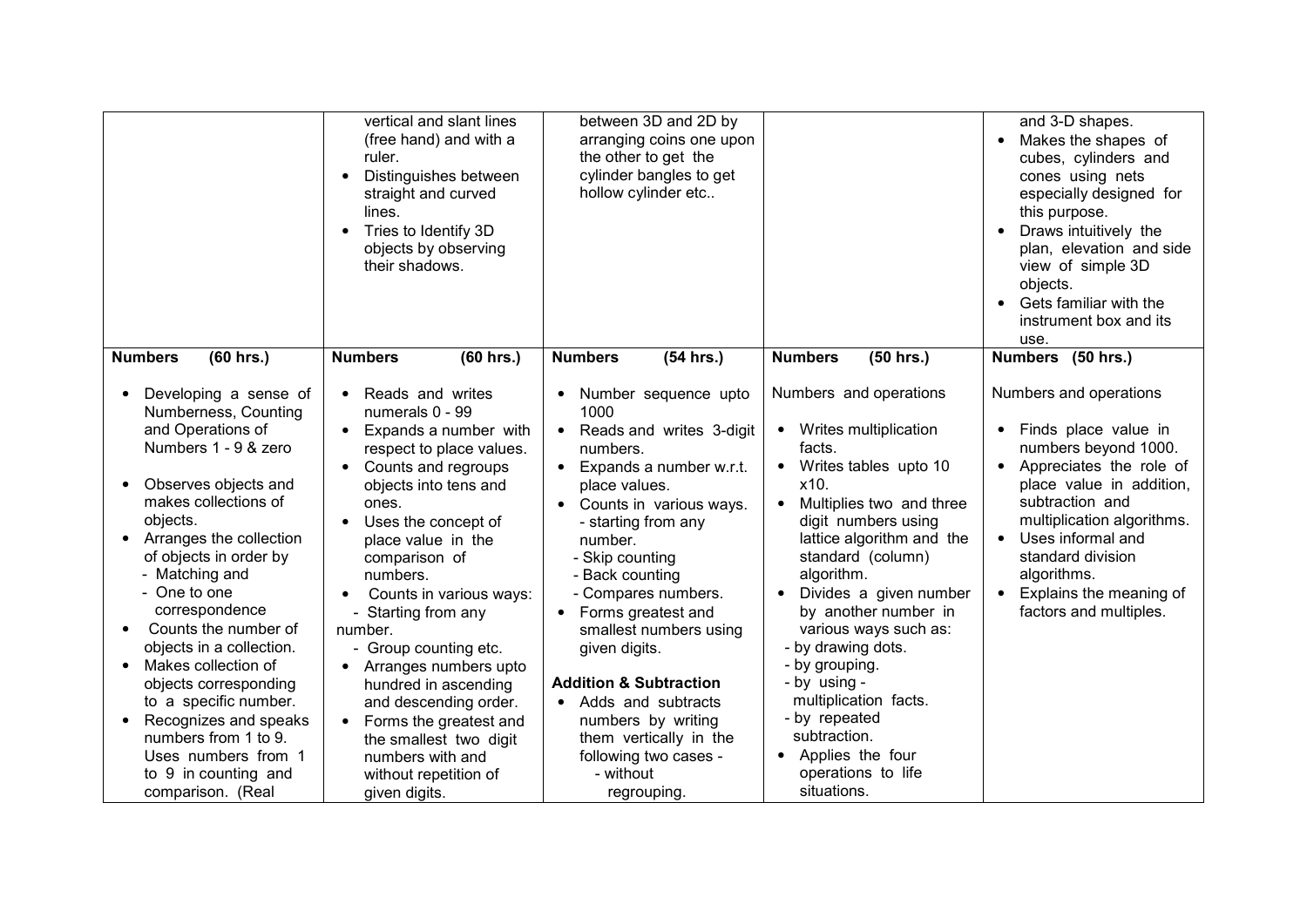| objects and repeated      | Pre number line.<br>$\bullet$        | - with regrouping.                     | Frames word problems.<br>$\bullet$ |  |
|---------------------------|--------------------------------------|----------------------------------------|------------------------------------|--|
| events like clapping to   | <b>Addition and Subtraction</b>      | Uses the place value in<br>$\bullet$   | Estimates sums,<br>$\bullet$       |  |
| be used for counting)     | Adds and subtracts two<br>$\bullet$  | standard algorithm of                  | differences and products           |  |
| Reads and writes          | digit numbers by                     | addition and subtraction.              | of given numbers.                  |  |
| numerals from 1 to 9.     | drawing representations              | Solves addition and                    |                                    |  |
| Adds and subtracts        | of tens and ones                     | subtraction problems in                |                                    |  |
| using real objects and    | without and with                     | different situations                   |                                    |  |
| pictures.                 | regrouping.                          | presented through                      |                                    |  |
| (Sum/difference not       | Adds zero to a number                | pictures and stories.                  |                                    |  |
| exceeding 9)              | and subtracts zero from              | Frames problems for<br>$\bullet$       |                                    |  |
| Reads + and -             | a number.                            | addition and subtraction               |                                    |  |
| Adds and subtracts the    | Observes the<br>$\bullet$            | facts.                                 |                                    |  |
| numbers using symbols     | commulative property of              | Estimates the sum of,<br>$\bullet$     |                                    |  |
| '+' and '-'.              | addition through                     | and difference between.                |                                    |  |
| Approaches zero           | patterns.                            | two given numbers not                  |                                    |  |
| through the subtraction   | • Solves addition,                   | exceeding 99.                          |                                    |  |
| pattern (such as 3-       | subtraction problems                 | Multiplication                         |                                    |  |
| $1=2, 3-2=1, 3-3=0$ ).    | presented through                    | Explains the meaning of<br>$\bullet$   |                                    |  |
| reads and writes zero.    | pictures and verbal                  | multiplication (as                     |                                    |  |
| Numbers from (10 - 20)    | description.                         | repeated addition).                    |                                    |  |
| Forms Number<br>$\bullet$ | Describes orally the<br>$\bullet$    | Identifies the sign of<br>$\bullet$    |                                    |  |
| sequence from 10 to 20.   | situations that                      | multiplication.                        |                                    |  |
| Counts objects using      | correspond to the given              | • Constructs the                       |                                    |  |
| these numbers.            | addition and subtraction             | multiplication tables of               |                                    |  |
| Groups objects into a     | facts.                               | 3,4 and 10                             |                                    |  |
| group of 10s and single   | Identifies addition and<br>$\bullet$ | Uses multiplication facts<br>$\bullet$ |                                    |  |
| objects.                  | subtraction from a word              | in situations.                         |                                    |  |
| Develops the vocabulary   | problem.                             | Multiplies two digit<br>$\bullet$      |                                    |  |
| of group of 'tens' and    | Estimates the result of              | numbers using standard                 |                                    |  |
| 'ones'.                   | addition and subtraction             | algorithm and Lattice                  |                                    |  |
| Shows the group of        | and compares the                     | multiplication algorithm.              |                                    |  |
| tens and ones by          | result with another                  |                                        |                                    |  |
| drawing.                  | given number.                        | Division:                              |                                    |  |
| Counts the number of      | Performs operations<br>$\bullet$     | Explains the meaning of                |                                    |  |
| tens and ones in a        | like addition on a                   | division from context of               |                                    |  |
| given number.             | numberline where the                 | equal grouping and                     |                                    |  |
| Writes ten to twenty      | result does not exceed               | sharing.                               |                                    |  |
| using numerals.           | 9.                                   | Relates division with<br>$\bullet$     |                                    |  |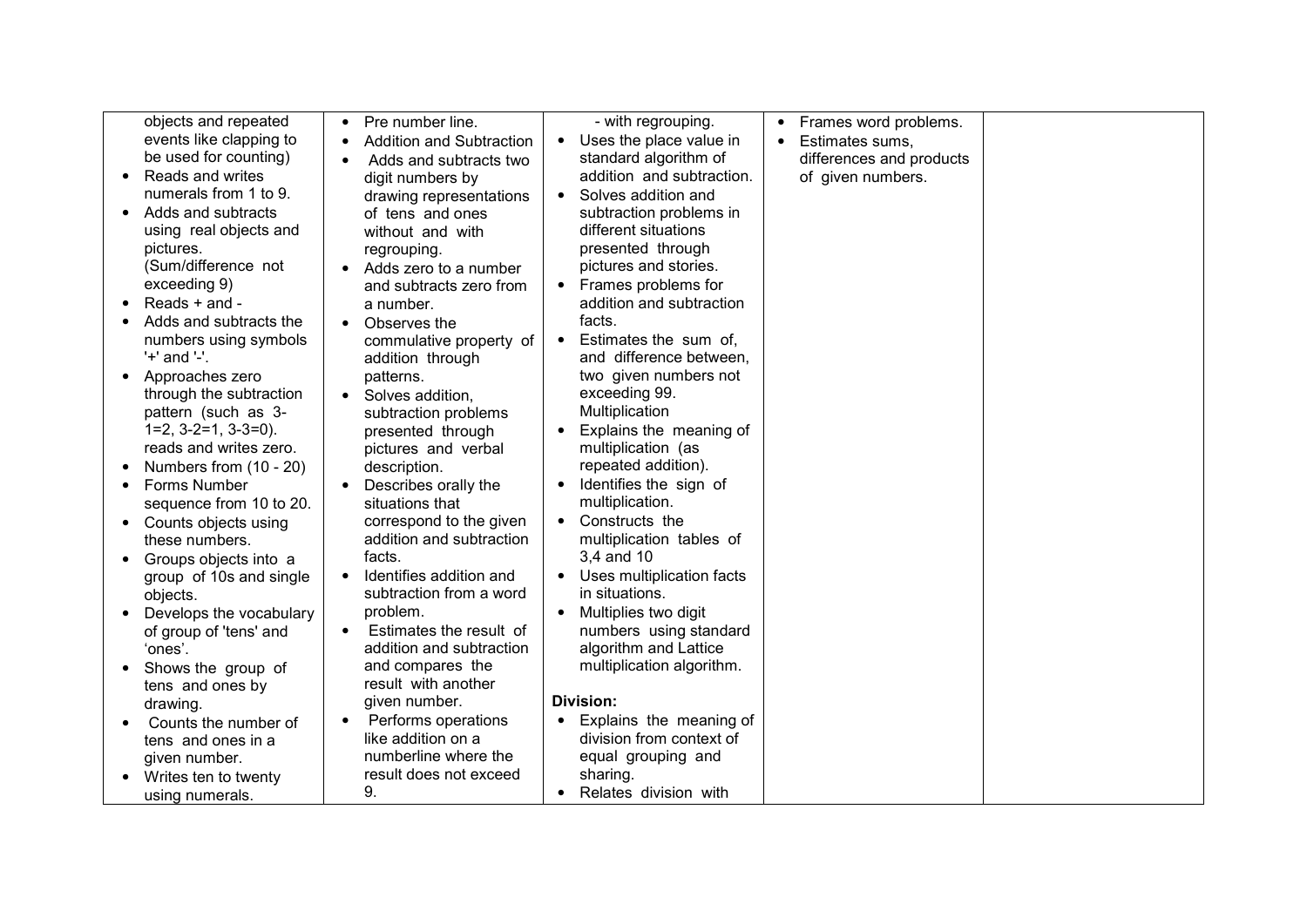| Compares numbers<br>upto 20.<br>Addition and<br>$\bullet$<br>Subtraction (upto20)<br>Adds and subtracts<br>$\bullet$<br>numbers up to 20.<br>Numbers from 21 - 99<br>Writes Twenty-one to<br>Ninety nine using<br>numerals.<br>Groups objects into<br>tens and ones.<br>Draws representation<br>for groups of ten and<br>ones.<br>Groups a number orally<br>into tens and ones. | <b>Relates situations</b><br>$\bullet$<br>involving repeated<br>addition to multiplication.<br><b>Relates situations</b><br>$\bullet$<br>involving equal grouping<br>to division.<br><b>Preparation for</b><br><b>Multiplication &amp;Division</b><br>Discussion of<br>situations involving<br>repeated addition and<br>situations involving<br>equal sharing.<br>Activities of making<br>$\bullet$<br>equal groups.<br>Constructs multiplication<br>tables of 1, 2 and 5. | multiplication.<br>• Completes division facts<br>- by grouping<br>- by using<br>multiplication tables.                                                                                                                                                                                                                                                                                                                                                                                                                       |                                                                                                                                                                                                                                                                                                                                    |                                                                                                                                                                                                                                                                                                                                                                                                                                                                                                     |
|---------------------------------------------------------------------------------------------------------------------------------------------------------------------------------------------------------------------------------------------------------------------------------------------------------------------------------------------------------------------------------|----------------------------------------------------------------------------------------------------------------------------------------------------------------------------------------------------------------------------------------------------------------------------------------------------------------------------------------------------------------------------------------------------------------------------------------------------------------------------|------------------------------------------------------------------------------------------------------------------------------------------------------------------------------------------------------------------------------------------------------------------------------------------------------------------------------------------------------------------------------------------------------------------------------------------------------------------------------------------------------------------------------|------------------------------------------------------------------------------------------------------------------------------------------------------------------------------------------------------------------------------------------------------------------------------------------------------------------------------------|-----------------------------------------------------------------------------------------------------------------------------------------------------------------------------------------------------------------------------------------------------------------------------------------------------------------------------------------------------------------------------------------------------------------------------------------------------------------------------------------------------|
| <b>Mental Arithmetic</b><br>Adds two single digit<br>numbers mentally.                                                                                                                                                                                                                                                                                                          | <b>Mental Arithmetic</b><br>Adds and subtracts<br>$\bullet$<br>single digit numbers<br>mentally.<br>Adds and subtracts<br>$\bullet$<br>multiples of ten mentally.                                                                                                                                                                                                                                                                                                          | <b>Mental Arithmetic</b><br>Adds and subtracts<br>single digit numbers<br>and two digit numbers<br>mentally.<br>Doubles two digit<br>$\bullet$<br>numbers mentally (result<br>not exceeding two<br>digits).<br><b>FRACTIONAL NUMBERS</b><br>Identifies half, one<br>fourth and three-fourths<br>of a whole and relates to<br>real life situation.<br>Identifies the symbols,<br>$\bullet$<br>$\frac{1}{2}$ , $\frac{1}{4}$ , $\frac{3}{4}$ .<br>Explains the meaning of<br>$\frac{1}{2}$ , $\frac{1}{4}$ and $\frac{3}{4}$ . | <b>Mental Arithmetic</b><br>• Adds and subtracts<br>multiples of 10 and<br>100, mentally.<br>• Completes multiplication<br>facts by adding partial<br>products, mentally (e.g.<br>$7x6 = 5x6+2x6$ ).<br>Appreciates equivalence<br>of $2/4$ and $1/2$ ; and of<br>2/2, 3/3, 4/4 and 1.<br>• Understands 0.1, 0.2,<br>0.3, 0.4, 0.5 | <b>Mental Arithmetic</b><br>Estimates sums,<br>$\bullet$<br>differences, products<br>and quotients and<br>verifies using<br>approximation.<br><b>FRACTIONAL NUMBERS</b><br>Finds the fractional part<br>of a collection.<br>Compares fractions.<br>Identifies equivalent<br>fractions.<br>Estimates the degree<br>of closeness of a fraction<br>to known fractions $(\frac{1}{2}, \frac{1}{4})$<br>$\frac{3}{4}$ etc.)<br>Uses decimal fractions in<br>the context of units of<br>length and money. |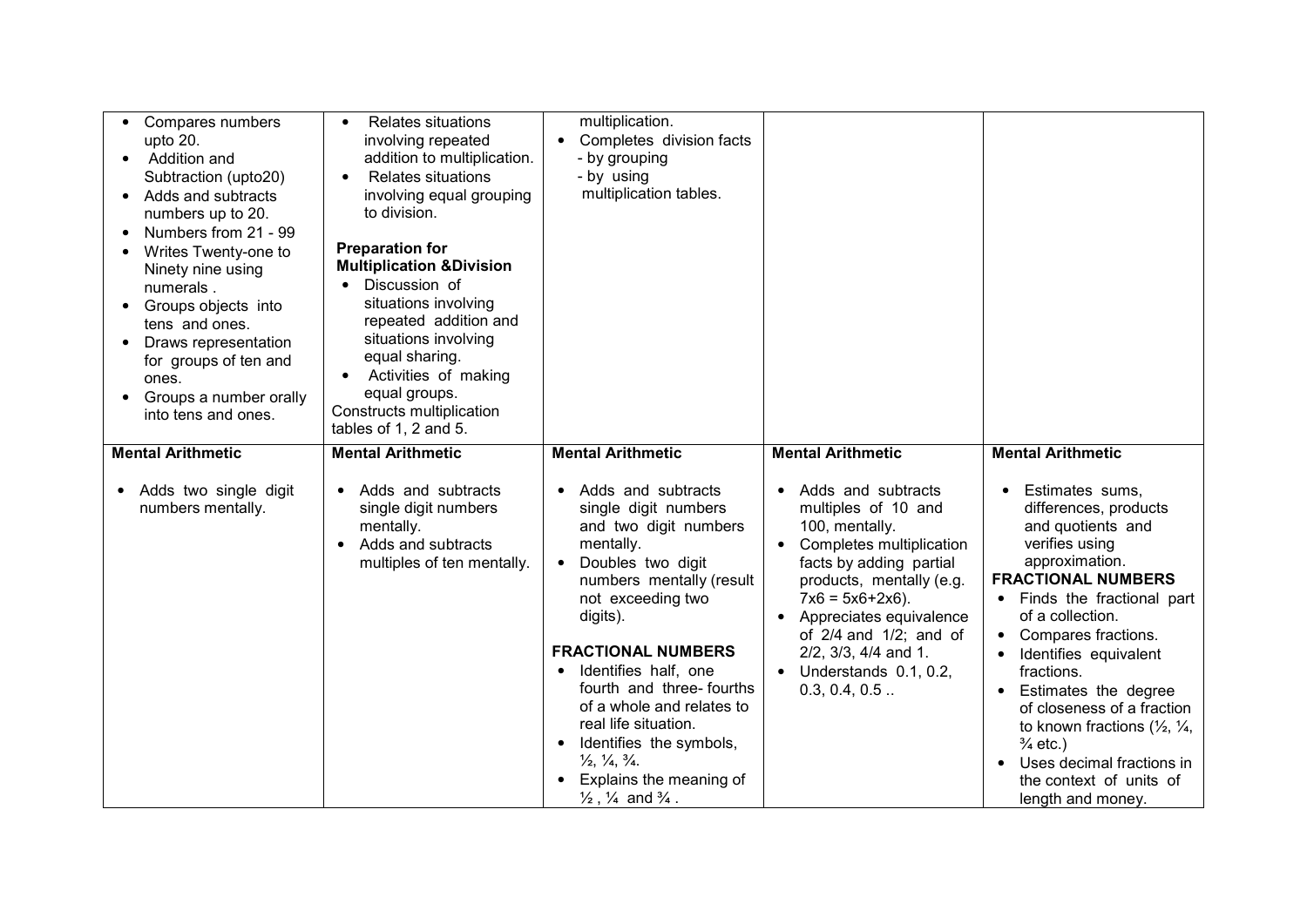|                                                                                                                                                                                                                                                              |                                                                                                                                                                                                                                           |                                                                                                                                                                                                                   |                                                                                                                                                                                                                        | • Expresses a given<br>fraction in decimal                                                                                                                                     |
|--------------------------------------------------------------------------------------------------------------------------------------------------------------------------------------------------------------------------------------------------------------|-------------------------------------------------------------------------------------------------------------------------------------------------------------------------------------------------------------------------------------------|-------------------------------------------------------------------------------------------------------------------------------------------------------------------------------------------------------------------|------------------------------------------------------------------------------------------------------------------------------------------------------------------------------------------------------------------------|--------------------------------------------------------------------------------------------------------------------------------------------------------------------------------|
|                                                                                                                                                                                                                                                              |                                                                                                                                                                                                                                           |                                                                                                                                                                                                                   |                                                                                                                                                                                                                        | notation and vice versa.                                                                                                                                                       |
| (6 hrs.)<br><b>Money</b>                                                                                                                                                                                                                                     | (6 hrs.)<br><b>Money</b>                                                                                                                                                                                                                  | (7 hrs.)<br><b>Money</b>                                                                                                                                                                                          | Money (8 hrs.)                                                                                                                                                                                                         | (6 hrs.)<br><b>Money</b>                                                                                                                                                       |
| Identifies common<br>currency notes and<br>coins.<br>Aquaints with these coins<br>$\bullet$<br>and currency makes the<br>given amount using<br>different combination of<br>coins. $1Re = 100Ps$ .<br>Relates cost of material<br>$\bullet$<br>with currency. | Identifies currency -<br>notes and coins.<br>Puts together amounts<br>of money not exceeding<br>Rs 50/-.<br>• Adds and subtracts<br>small amounts of money<br>mentally.<br>• Aquaints the transaction<br>of amount using 3-4<br>notes.    | • Converts Rupee to<br>Paise using play<br>money.<br>• Adds and subtracts<br>amounts using column<br>addition, and subtraction<br>without regrouping.<br>• Aquaints with simple rate<br>charts and bills.         | • Adds and subtracts<br>amounts using column<br>addition and subtraction<br>with regrouping.<br>• Uses operations to find<br>totals, change, multiple<br>costs and unit cost.<br>• Describes rate charts<br>and bills. | Applies the four operations<br>in solving problems<br>involving money.<br>Makes rate charts and bills.<br>Estimates roughly the totals<br>and total cost.                      |
| <b>Measurement (18hrs.)</b>                                                                                                                                                                                                                                  | Measurement (18 hrs.)                                                                                                                                                                                                                     | Measurement (25hrs.)                                                                                                                                                                                              | <b>Measurement (24hrs.)</b>                                                                                                                                                                                            | <b>Measurement (26 hrs.)</b>                                                                                                                                                   |
| Length<br>Distinguishes between<br>$\bullet$<br>near, far, thin, thick,<br>longer/ taller, shorter,<br>high, low.                                                                                                                                            | Length<br>Distinguishes between<br>$\bullet$<br>near, far, thin, thick,<br>longer/taller, shorter,<br>high, low.                                                                                                                          | Length<br>Appreciates the need<br>for a standard unit.<br>Develops the skill of<br>$\bullet$<br>measurement of length                                                                                             | Length<br>• Relates metre with<br>centimetre;<br>• Converts metre into<br>centimetres and vice                                                                                                                         | Length<br>Determines area and<br>perimeter of simple<br>geometrical figures. by<br>measuring.                                                                                  |
| Seriates objects by<br>$\bullet$<br>comparing their length.<br>Measures short lengths<br>$\bullet$<br>in terms of non-uniform<br>units (in the context of<br>games e.g. 'Gilli Danda'<br>and 'marble-games').<br>Estimates distance and<br>$\bullet$         | Seriates objects by<br>$\bullet$<br>comparing their length.<br>• Measures short lengths<br>in terms of non-uniform<br>units (in the context of<br>games e.g. 'Gilli Danda'<br>and 'marble-games').<br>Estimates distance and<br>$\bullet$ | using appropriate<br>standard units of length<br>by choosing between<br>centimetres. and<br>metres. (No millimetres)<br>Estimates the length of<br>$\bullet$<br>given object in Standard<br>units and verifies by | versa.<br>• Solves problems<br>involving length and<br>distances.<br>• Estimates length of an<br>object and distance<br>between two given<br>locations.                                                                | Applies the four<br>operations in solving<br>problems involving<br>length, weight and<br>volume.<br>Relates commonly used<br>larger and smaller units<br>of length, weight and |
| length, and verifies using<br>non-uniform units (e.g.<br>hand span etc.)<br>Weight                                                                                                                                                                           | length, and verifies<br>using non-uniform units<br>(e.g. hand span etc.)<br>Weight                                                                                                                                                        | measuring.<br>Uses a ruler<br>$\bullet$<br>Appreciates and<br>$\bullet$<br>expresses the<br>relationship between                                                                                                  | Weight<br>Weighs objects using a<br>balance and standard units.<br>• Determines sums and                                                                                                                               | volume and converts one<br>to the other.<br>• Applies simple fractions<br>to quantities.<br>• Converts fractional larger                                                       |
| • Compares between                                                                                                                                                                                                                                           | • Compares between                                                                                                                                                                                                                        | centimetre and metre.                                                                                                                                                                                             | differences of weights.<br>• Estimates the weight of                                                                                                                                                                   | unit into complete<br>smaller units.                                                                                                                                           |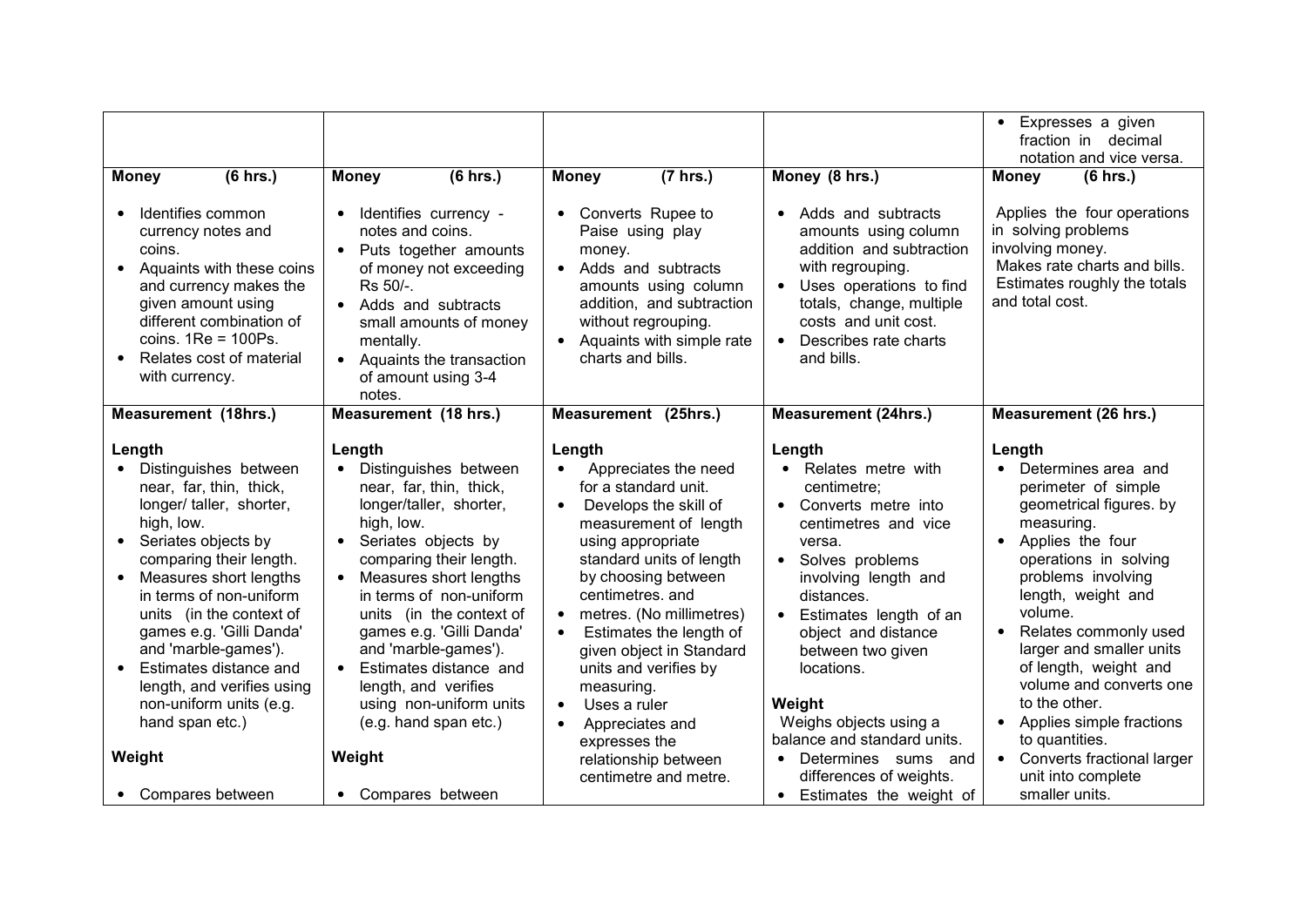| heavy and light objects.                                                                                                                                                                                                                                                                                                                                                     | heavy and light objects                                                                                                                                                                                                                                                                                                                                                                                                                                                                      | Weight                                                                                                                                                                                                                                                                                                                                                                                                                                       | an object and verifies                                                                                                                                                                                                                                                                                                                                                                                                                                                                                                                                                                                                                                                                                                                                                                              | Appreciates volume of a<br>$\bullet$                                                                                                                              |
|------------------------------------------------------------------------------------------------------------------------------------------------------------------------------------------------------------------------------------------------------------------------------------------------------------------------------------------------------------------------------|----------------------------------------------------------------------------------------------------------------------------------------------------------------------------------------------------------------------------------------------------------------------------------------------------------------------------------------------------------------------------------------------------------------------------------------------------------------------------------------------|----------------------------------------------------------------------------------------------------------------------------------------------------------------------------------------------------------------------------------------------------------------------------------------------------------------------------------------------------------------------------------------------------------------------------------------------|-----------------------------------------------------------------------------------------------------------------------------------------------------------------------------------------------------------------------------------------------------------------------------------------------------------------------------------------------------------------------------------------------------------------------------------------------------------------------------------------------------------------------------------------------------------------------------------------------------------------------------------------------------------------------------------------------------------------------------------------------------------------------------------------------------|-------------------------------------------------------------------------------------------------------------------------------------------------------------------|
| <b>Time</b><br>Distinguishes between<br>$\bullet$<br>events occurring in time<br>using terms -earlier and<br>later.<br>Gets the qualitative feel<br>of long & short duration,<br>of school days v/s<br>holidays.<br>Narrates the sequence of<br>events in a day.<br>Gets familiar with the<br>$\bullet$<br>days of the week.<br>Gets familiar with the<br>month of the year. | <b>Time</b><br>Gets more familiar with<br>$\bullet$<br>the days of the week and<br>months of the year and<br>concretises.<br>Gets a feel for cycline<br>$\bullet$<br>nature of seasons.<br>Sequences the events<br>$\bullet$<br>occurring over longer<br>periods in terms of<br>dates/days.<br>Familiarise with<br>$\bullet$<br>yesterday today and<br>tomorrow.<br>Gets familiar with a 12<br>$\bullet$<br>page calendar and writes<br>the week days and<br>months (January to<br>December) | • Weighs objects using<br>non standard Units.<br>• Appreciates the<br>conservation of weight.<br><b>Volume</b><br>• Measures and compares<br>the capacity of different<br>containers in terms of<br>non-standard units.<br>• Appreciates the<br>conservation of volume.<br><b>Time</b><br>• Reads a calendar to find<br>a particular day and date.<br>• Reads the time to the<br>nearest hour.<br>• Sequences the events<br>chronologically. | using a balance.<br>Volume<br>Measures volumes of given<br>liquid using containers<br>marked with standard units.<br>Determines sums and<br>differences of volumes.<br>Estimates the volume of<br>a liquid contained in a<br>vessel and verifies by<br>measuring.<br><b>Time</b><br>Computes the number of<br>weeks in a year.<br>• Correlates the number<br>of days in a year with the<br>number of days in each<br>month.<br>Justifies the reason for<br>the need of a leap year.<br>Reads clock time to the<br>nearest hours and<br>minutes.<br>Expresses time, using<br>the terms, 'a.m.' and<br>'p.m.'<br><b>Estimates and verifies</b><br>the duration of familiar<br>events.<br>Finds approximate time<br>elapsed by (to the<br>nearest hour) forward<br>counting.<br>Computes the number of | solid body: intuitively and<br>also by informal<br>measurement.<br>Uses addition and<br>$\bullet$<br>subtraction in finding<br>time intervals in simple<br>cases. |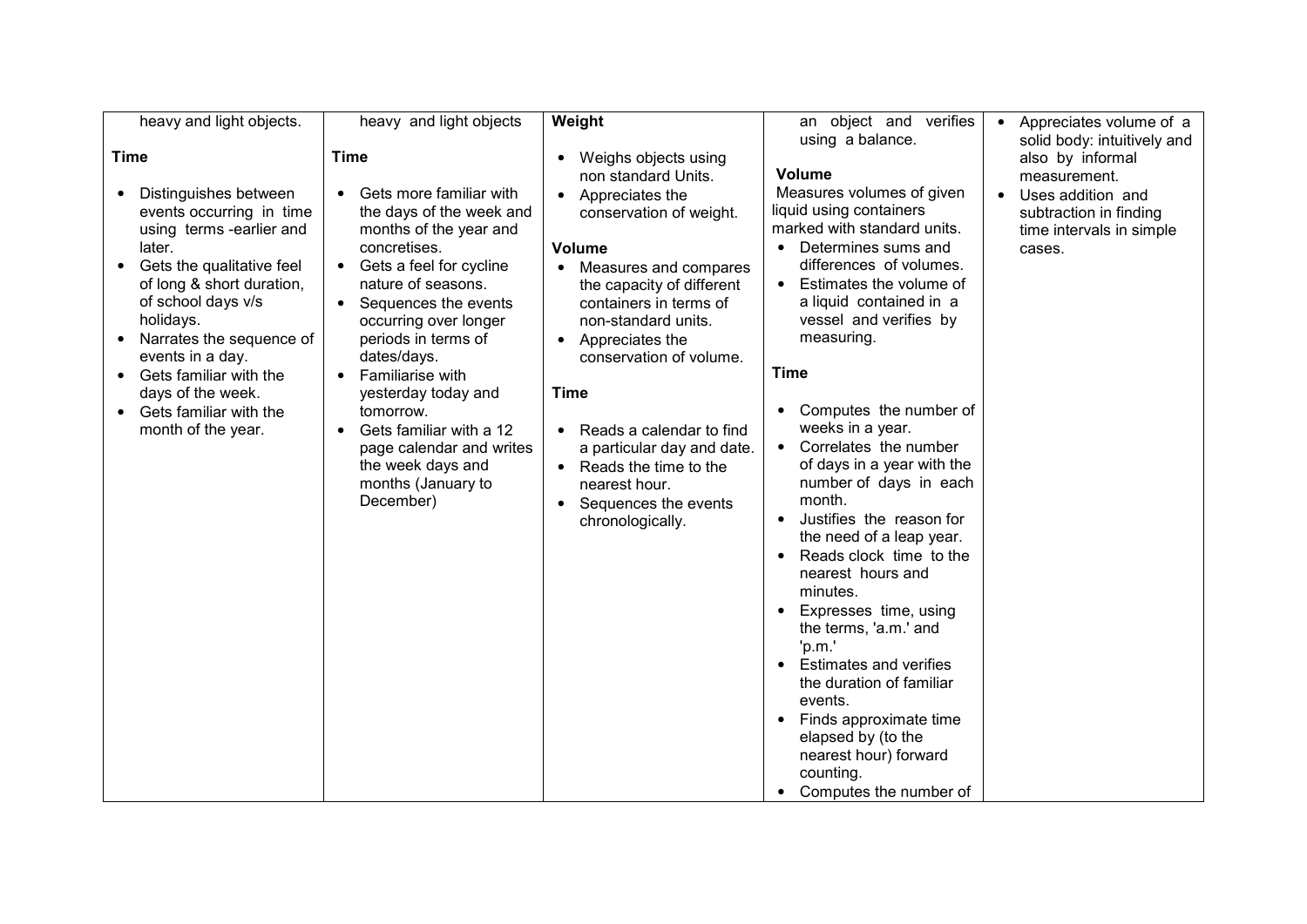|                                                                                                                                                                                                                                                                                                          |                                                                                                                                                                                                                                                                                                                                                        |                                                                                                                                                                                                                                                                                                                                                                                                                                                                                                                                         | days between two dates.                                                                                                                                                                                                                                                                                                                       |                                                                                                                                                                                                                                  |
|----------------------------------------------------------------------------------------------------------------------------------------------------------------------------------------------------------------------------------------------------------------------------------------------------------|--------------------------------------------------------------------------------------------------------------------------------------------------------------------------------------------------------------------------------------------------------------------------------------------------------------------------------------------------------|-----------------------------------------------------------------------------------------------------------------------------------------------------------------------------------------------------------------------------------------------------------------------------------------------------------------------------------------------------------------------------------------------------------------------------------------------------------------------------------------------------------------------------------------|-----------------------------------------------------------------------------------------------------------------------------------------------------------------------------------------------------------------------------------------------------------------------------------------------------------------------------------------------|----------------------------------------------------------------------------------------------------------------------------------------------------------------------------------------------------------------------------------|
| Data Handling (8 hrs.)                                                                                                                                                                                                                                                                                   | Data Handling (8 hrs.)                                                                                                                                                                                                                                                                                                                                 | Data Handling (8 hrs.)                                                                                                                                                                                                                                                                                                                                                                                                                                                                                                                  | Data Handling (8hrs.)                                                                                                                                                                                                                                                                                                                         | Data Handling (8hrs.)                                                                                                                                                                                                            |
| Collects, represents and<br>interprets simple data.                                                                                                                                                                                                                                                      | Collects data through<br>$\bullet$<br>measurement.<br>Represents the data<br>$\bullet$<br>followed by discussion<br>sorting by colour and<br>size.<br>Draws inferences from<br>$\bullet$<br>the data at the<br>appropriate level.                                                                                                                      | Records data using tally<br>$\bullet$<br>marks.<br>Collects data and<br>$\bullet$<br>represents in terms of<br>pictogram choosing<br>appropriate scale and<br>unit for display through<br>pictogram.<br>Draws conclusions from<br>the data through<br>discussion.                                                                                                                                                                                                                                                                       | Collects data and<br>$\bullet$<br>represents in the form<br>of bar graphs;<br><b>Draws Inferences</b><br>$\bullet$<br>through discussions.                                                                                                                                                                                                    | Collects two dimensional<br>quantitative data.<br>• Represents the data in<br>the form of a table.<br>Draws a bar graph or a<br>pictograph to present a<br>data.<br>Draws inferences<br>through discussions.                     |
| (14 hrs.)<br><b>Patterns</b><br>Aquainly with<br>sequences of simple<br>patterns found in shapes<br>in the surroundings e.g.<br>stamping activity using<br>fingers and thumb, using<br>familiar objects etc.<br>Completes a given sequence<br>of simple patterns found in<br>shapes in the surroundings. | <b>Patterns</b><br>(13 hrs.)<br>Extends patterns in<br>$\bullet$<br>sequence of shapes and<br>numbers.<br>Searches for patterns in<br>$\bullet$<br>different ways of splitting<br>a number.<br>• Creates block patterns<br>by stamping thumbprints,<br>leaf prints, vegetable<br>prints, etc.<br>Creates patterns of regular<br>2D shapes by stamping. | <b>Patterns</b><br>(8 hrs.)<br>Identifies simple<br>$\bullet$<br>symmetrical shapes and<br>patterns.<br>Makes patterns and<br>$\bullet$<br>designs from straight<br>lines and other<br>geometrical shapes.<br>Identifies patterns in the<br>numerals for odd and<br>even numbers and in<br>adding odd and even<br>numbers.<br>Partitions a number in<br>$\bullet$<br>different ways.<br>Identifies patterns in his<br>$\bullet$<br>surroundings based on<br>shape, colour and size.<br>Identifies patterns in<br>multiplication tables. | <b>Patterns</b><br>(10 hrs.)<br>Identifies patterns in<br>$\bullet$<br>multiplication and<br>division<br>eg: multiples of 9,<br>• Casts out nines from a<br>given number to check if<br>it is a multiple of nine.<br>Identifies patterns.<br>Multiplies and divides by<br>10s, 100s.<br>Identifies geometrical<br>patterns based on symmetry. | <b>Patterns</b><br>(10 hrs.)<br>Familarises square and<br>triangular numbers<br>through patterns.<br>Relates sequences of<br>odd numbers between<br>consecutive square<br>numbers.<br>Makes border strip and tiling<br>patterns. |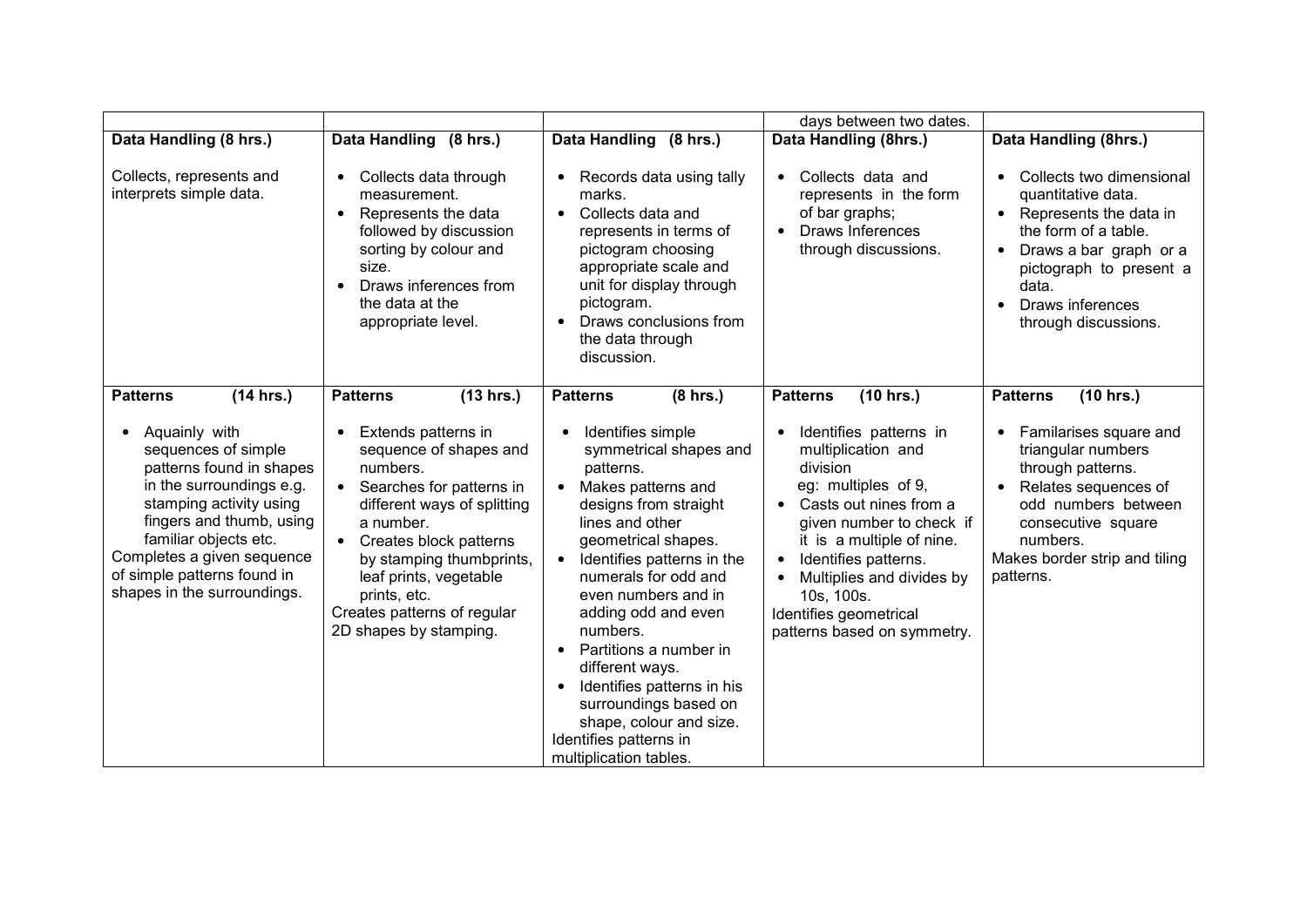### **MATHEMATICS IN UPPER PRIMARY CLASSES**

The development of the upper primary syllabus has attempted to emphasise the development of mathematical understanding and thinking in the child. It emphasises the need to look at the upper primary stage as the stage of transition towards greater abstraction, where the child will move from using concrete materials and experiences to deal with abstract notions. It has been recognised as the stage wherein the child will learn to use and understand mathematical language including symbols. The syllabus aims to help the learner realise that mathematics as a discipline relates to our experiences and is used in daily life, and also has an abstract basis. All concrete devices that are used in the classroom are scaffolds and props which are an intermediate stage of learning. There is an emphasis in taking the child through the process of learning to generalize, and also checking the generalization. Helping the child to develop a better understanding of logic and appreciating the notion of proof is also stressed.

The syllabus emphasises the need to go from concrete to abstract, consolidating and expanding the experiences of the child, helping her generalise and learn to identify patterns. It would also make an effort to give the child many problems to solve, puzzles and small challenges that would help her engage with underlying concepts and ideas. The emphasis in the syllabus is not on teaching how to use known appropriate algorithms, but on helping the child develop an understanding of mathematics and appreciate the need for and develop different strategies for solving and posing problems. This is in addition to giving the child ample exposure to the standard procedures which are efficient. Children would also be expected to formulate problems and solve them with their own group and would try to make an effort to make mathematics a part of the outside classroom activity of the children. The effort is to take mathematics home as a hobby as well.

The syllabus believes that language is a very important part of developing mathematical understanding. It is expected that there would be an opportunity for the child to understand the language of mathematics and the structure of logic underlying a problem or a description. It is not sufficient for the ideas to be explained to the child, but the effort should be to help her evolve her own understanding through engagement with the concepts. Children are expected to evolve their own definitions and measure them against newer data and information. This does not mean that no definitions or clear ideas will be presented to them, but it is to suggest that sufficient scope for their own thinking would be provided.

Thus, the course would de-emphasise algorithms and remembering of facts, and would emphasise the ability to follow logical steps, develop and understand arguments as well. Also, an overload of concepts and ideas is being avoided. We want to emphasise at this stage fractions, negative numbers, spatial understanding, data handling and variables as important corner stones that would formulate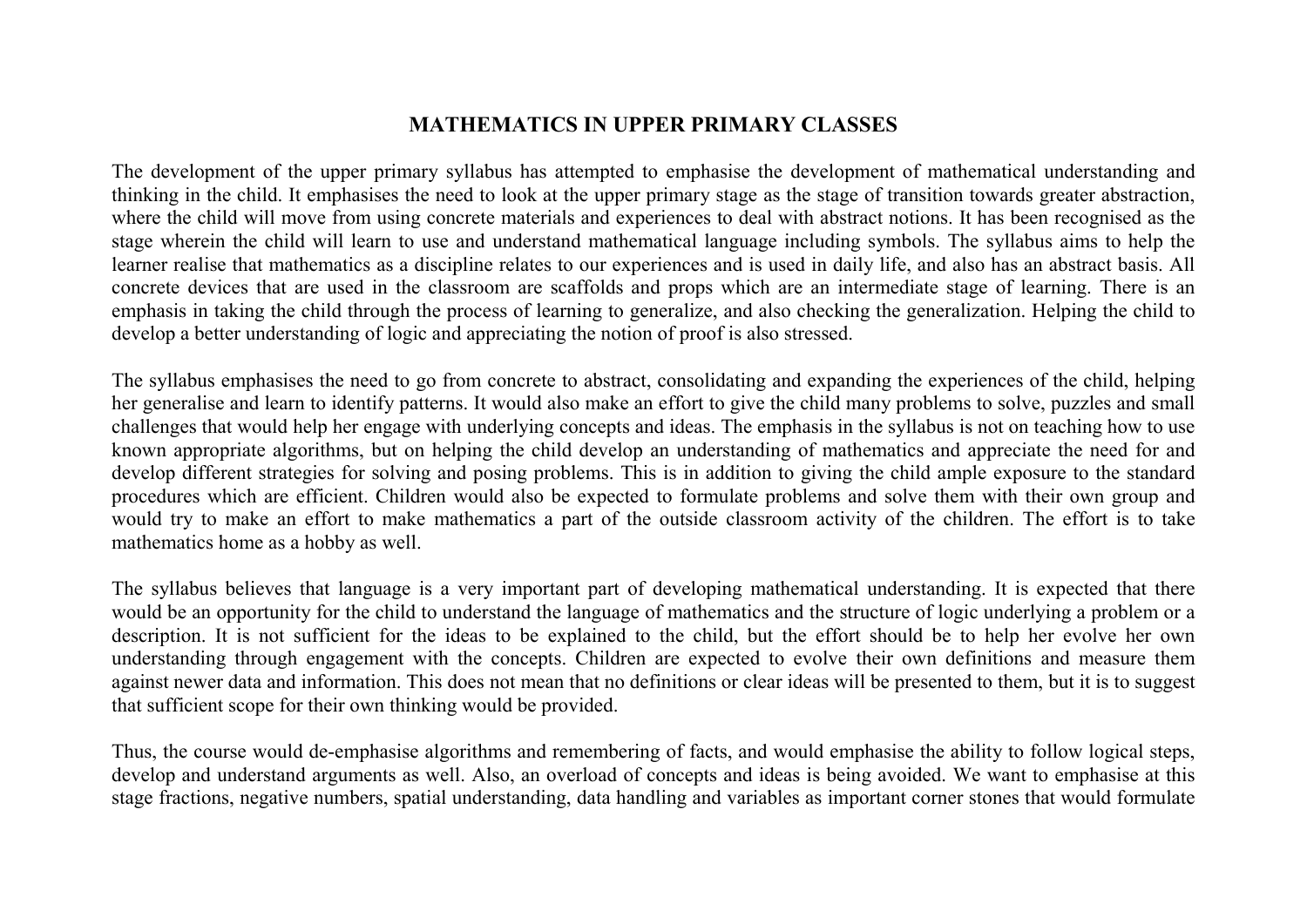the ability of the child to understand abstract mathematics. There is also an emphasis on developing an understanding of spatial concepts. This portion would include symmetry as well as representations of 3D in 2D. The syllabus brings in data handling also, as an important component of mathematical learning. It also includes representations of data and its simple analysis along with the idea of chance and probability.

The underlying philosophy of the course is to develop the child as being confident and competent in doing mathematics, having the foundations to learn more and developing an interest in doing mathematics. The focus is not on giving complicated arithmetic and numerical calculations, but to develop a sense of estimation and an understanding of mathematical ideas.

### **GENERAL POINTS IN DESIGNING TEXT BOOK FOR UPPER PRIMARY STAGE MATHEMATICS**

- 1. The emphasis in the designing of the material should be on using a language that the child can and would be expected to understand herself and would be required to work upon in a group. The teacher to only provides support and facilitation.
- 2. The entire material would have to be immersed in and emerge from contexts of children. There would be expectation that the children would verbalize their understanding, their generalizations, and their formulations of concepts and propose and improve their definitions.
- 3. There needs to be space for children to reason and provide logical arguments for different ideas. They are also to be expectedto follow logical arguments and identify incorrect and unacceptable generalizations and logical formulations.
- 4. Children would be expected to observe patterns and make generalizations. Identify exceptions to generalizations and extend the patterns to new situations and check their validity.
- 5. Need to be aware of the fact that there are not only many ways to solve a problem and there may be many alternative algorithms but there may be many alternative strategies that maybe used. Some problems need to be included that have the scope for many different correct solutions.
- 6. There should be a consciousness about the difference between verification and proof. Should be exposed to some simple proofs so that they can become aware of what proof means.
- 7. The book should not appear to be dry and should in various ways be attractive to children. The points that may influence this include; the language, the nature of descriptions and examples, inclusion or lack of illustrations, inclusion of comic strips or cartoons to illustrate a point, inclusion of stories and other interesting texts for children.
- 8. Mathematics should emerge as a subject of exploration and creation rather than finding known old answers to old, complicated and often convoluted problems requiring blind application of un-understood algorithms.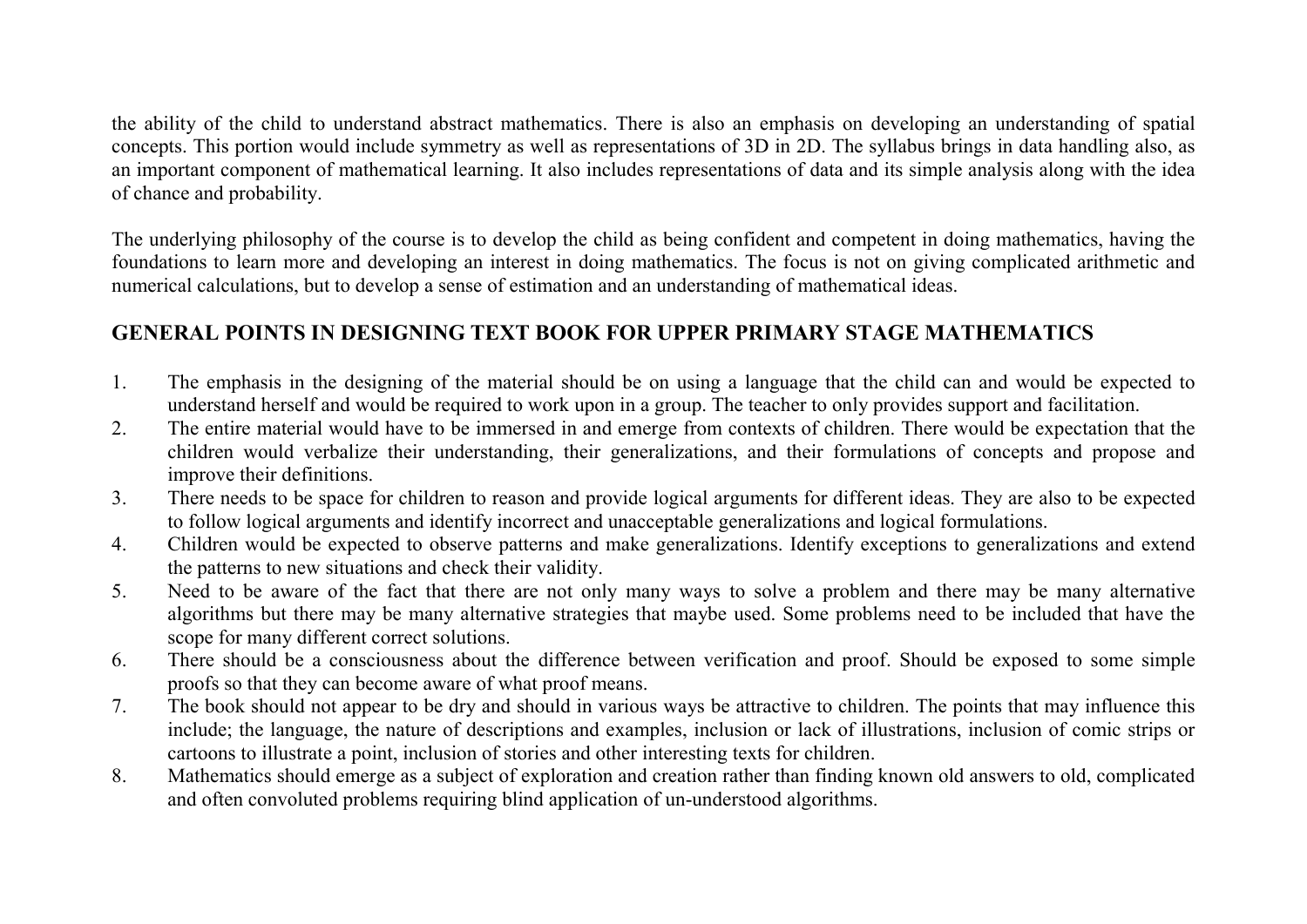9. The purpose is not that the children would learn known definitions and therefore never should we begin by definitions and explanations.

 Concepts and ideas generally should be arrived at from observing patterns, exploring them and then trying to define them in their own words.

Definitions should evolve at the end of the discussion, as students develop the clear understanding of the concept.

- 10. Children should be expected to formulate and create problems for their friends and colleagues as well as for themselves.
- 11. The textbook also must expect that the teachers would formulate many contextual and contextually needed problems matching the experience and needs of the children of her class.
- 12. There should be continuity of the presentation with in a chapter and across the chapters. Opportunities should be taken to give students the feel for need of a topic, which may follow later.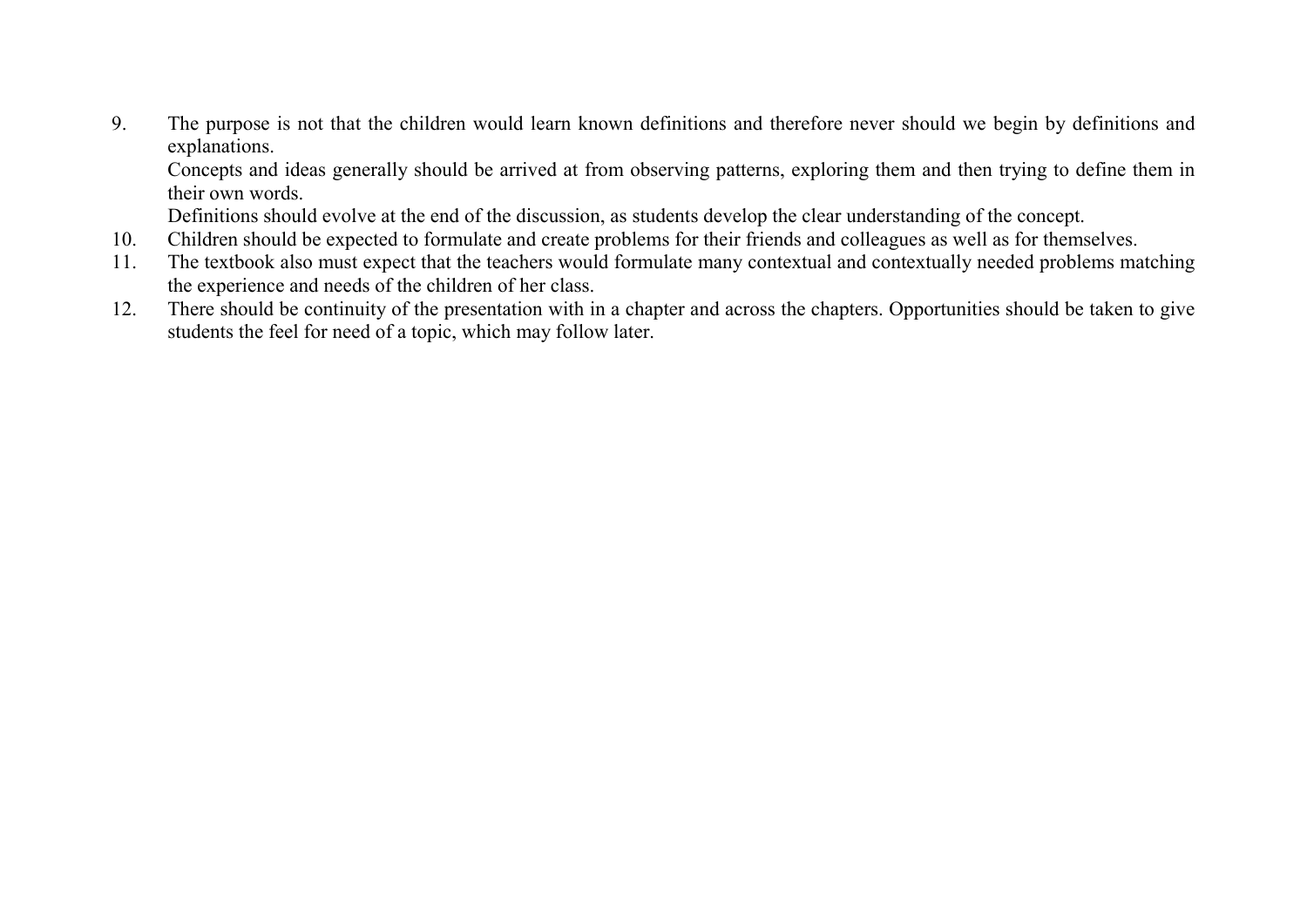#### **Class VI Number System (60) (i) Knowing our Numbers:**  Consolidating the *sense* of numberness up to 5 digits, Size, estimation of numbers, identifying smaller, larger, etc. Place value (recapitulation and extension), connectives: use of symbols =,  $\le$ ,  $>$  and use of brackets, word problems on number operations involving large numbers up to a maximum of 5 digits in the answer after all operations. This would include conversions of units of length & mass (from the larger to the smaller units), estimation of outcome of number operations. Introduction to a sense of the largeness of, and initial familiarity with, large numbers up to 10 digits and approximation of large numbers) Indian & International System of Numeration. **(ii) Playing with Numbers:**  Simplification of brackets, Multiples and factors, divisibility rule of 2, 3, 4, 5, 6, 8, 9, 10, 11. (All these through observing patterns. Children would be helped in deducing some and then asked to derive some that are a combination of the basic patterns of divisibility.) Even/odd and prime/composite numbers, Co-prime numbers, prime factorization, every number can be written as products of prime factors. HCF and LCM,  **Class VII Number System (50) (i) Knowing our Numbers: Integers Multiplication and division of integers (through** patterns). Division by zero is meaningless **Properties of integers (including identities** for addition & multiplication, *commutative, associative, distributive*) through patterns). These would include examples from whole numbers as well. Involve expressing commutative and associative properties in a general *form*. Construction of counterexamples, including some by children. Counter examples like subtraction is not commutative. Word problems including integers (all operations) **(ii) Fractions and rational numbers:**  $\blacksquare$  Multiplication of fractions Fraction as an operator Reciprocal of a fraction Division of fractions **Word problems involving mixed fractions** Introduction to rational numbers (with representation on number line) • Operations on rational numbers (all operations)  **Class VIII Number System (50) (i) Rational Numbers:**   $\blacksquare$  . Meaning of rational numbers, Properties of rational numbers – addition and multiplication – using general form of expression to describe the properties – closure, commutative, associative, distributive, existence of identity element and inverse element – consolidation of operations on rational numbers; г Representation of rational numbers on the number line – to reinforce the above properties with simple problems; Between any two rational numbers there  $\mathbf{r}$ lies another rational number unlike for whole numbers (Making children see that if we take two rational numbers then we can keep finding more and more rational numbers that lie between them, unlike for two consecutive whole numbers)<sup>.</sup> Verbal problems (higher logic, any two Е operations, including ideas like area …..)

## **Class wise Course Structure in Mathematics at Upper Primary Stage**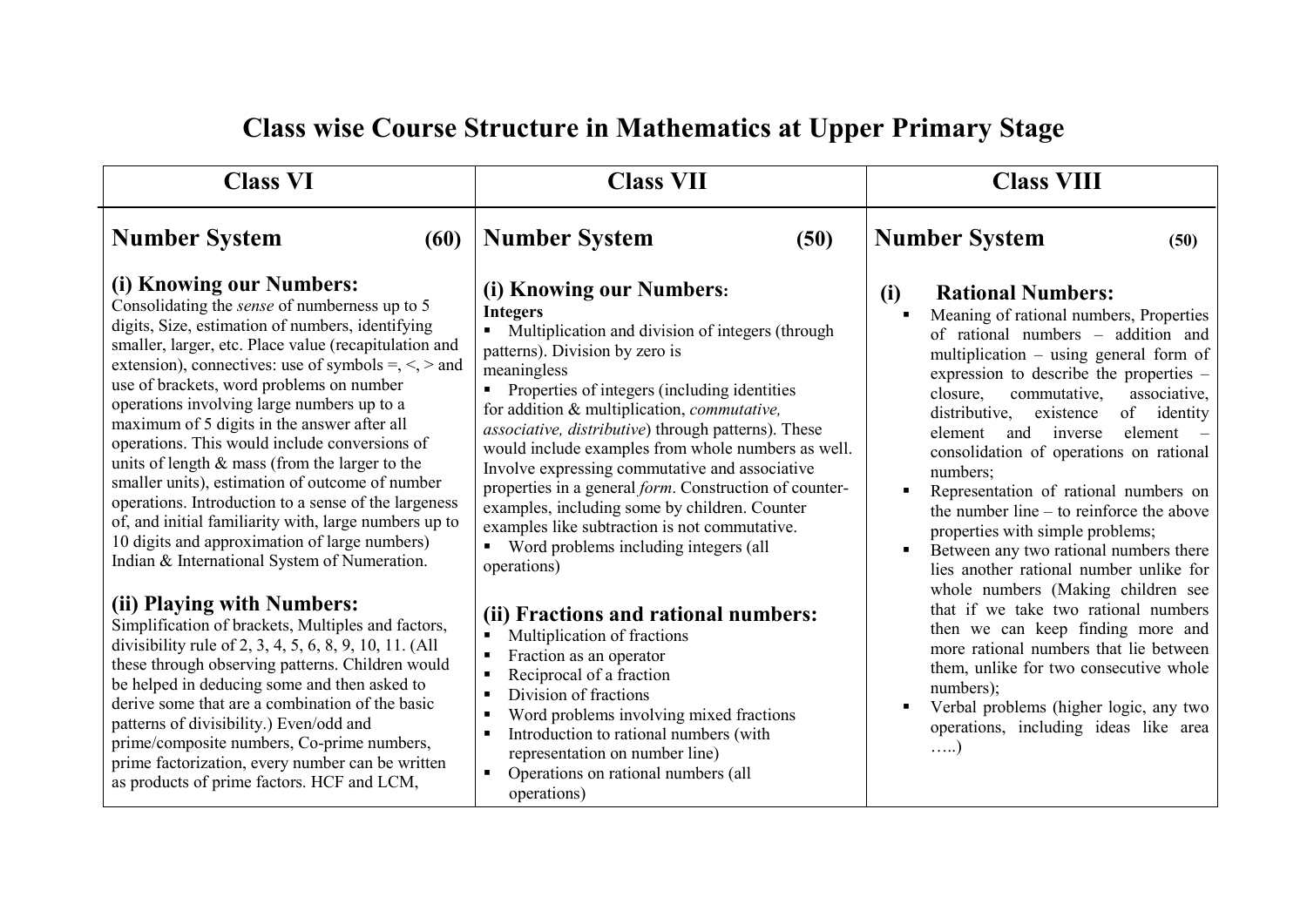prime factorization and division method for HCF and LCM, the property LCM x HCF = product of two numbers. All this is to be embedded in contexts that bring out the significance and provide motivation to the child for learning these ideas.

#### **(iii)Whole numbers**

Natural numbers, whole numbers, properties of numbers (commutative, associative, distributive, additive identity, multiplicative identity), number line. Seeing patterns, identifying and formulating rules to be done by children. *(As familiarity with algebra grows, the child can express the genericpattern.)* 

## **(iv) Integers**

How negative numbers arise, models of negative numbers, connection to daily life, ordering of negative numbers, representation of negative numbers on number line. *Children to s*ee patterns, identify and formulate rules. What are integers, identification of integers on the number line, operation of addition and subtraction of integers, showing the operations on the number line (addition of negative integer reduces the value of the number) comparison of integers, ordering of integers,

### **(v) Fractions:**

Revision of what a fraction *is*, Fraction as a part of

- Representation of rational number as a decimal.
- Word problems on rational numbers (all operations)
- **Multiplication and division of decimal** fractions
- Conversion of units (lengths  $&$  mass)
- Word problems (including all operations)

### **(iii) Powers:**

- Exponents only natural numbers.
- **Laws of exponents (through observing patterns to** arrive at generalization.)

## **Algebra (20)**

## **Algebraic Expressions**

- Review of elementary concepts in Algebra.
- $\blacksquare$  Identifying constants, coefficient, powers
- Like and unlike terms, degree of expressions e.g.  $x y_2$  etc. (exponent  $\leq 3$ ) number of variables  $\leq$  2)
- Addition, subtraction of algebraic expressions (coefficients should be integers).

 Simple linear equations in one variable (in contextual problems) with two operations (avoid complicated coefficients)

- **Multiplication of algebraic exp.(co-efficient** should be integers)
- ۳ **Ratio and Proportion (20)** 
	- Ratio and proportion (revision)

### **(ii) Squares, Square roots, Cubes, Cube roots.**

• Meaning of square and square roots; Finding square roots using factor method;

• Meaning of Cube and Cube root; Finding Cube root by factor method (limiting to 6 digit, whole number);

**Estimating square roots and cube roots,** г learning the process of moving nearer to the required number.

## **iii) Playing with numbers**

■ Writing and understanding a 2, 3 and 4 digit number in generalized form (e.g.  $100a + 10b +$ c, where a, b and c can be digit  $0 - 9$ ) and engaging with various puzzles concerning this, (Like finding the missing numerals represented by alphabet in sums involving any of the four operations);

- Children to create and solve problems and puzzles;
- Number puzzles, games, magic squares Е  $(3x3 \text{ and } 5x5 \text{ only})$ ;
- Deducing the divisibility test rules of 2, 3, 5, 9, 10 and 11 for a 2, 3 or 4 digit number expressed in the general form.

### **iv) Commercial arithmetic**

 Slightly advanced problems involving  $\mathbf{r}$  . applications on percentages, profit and loss, discount, commission and simple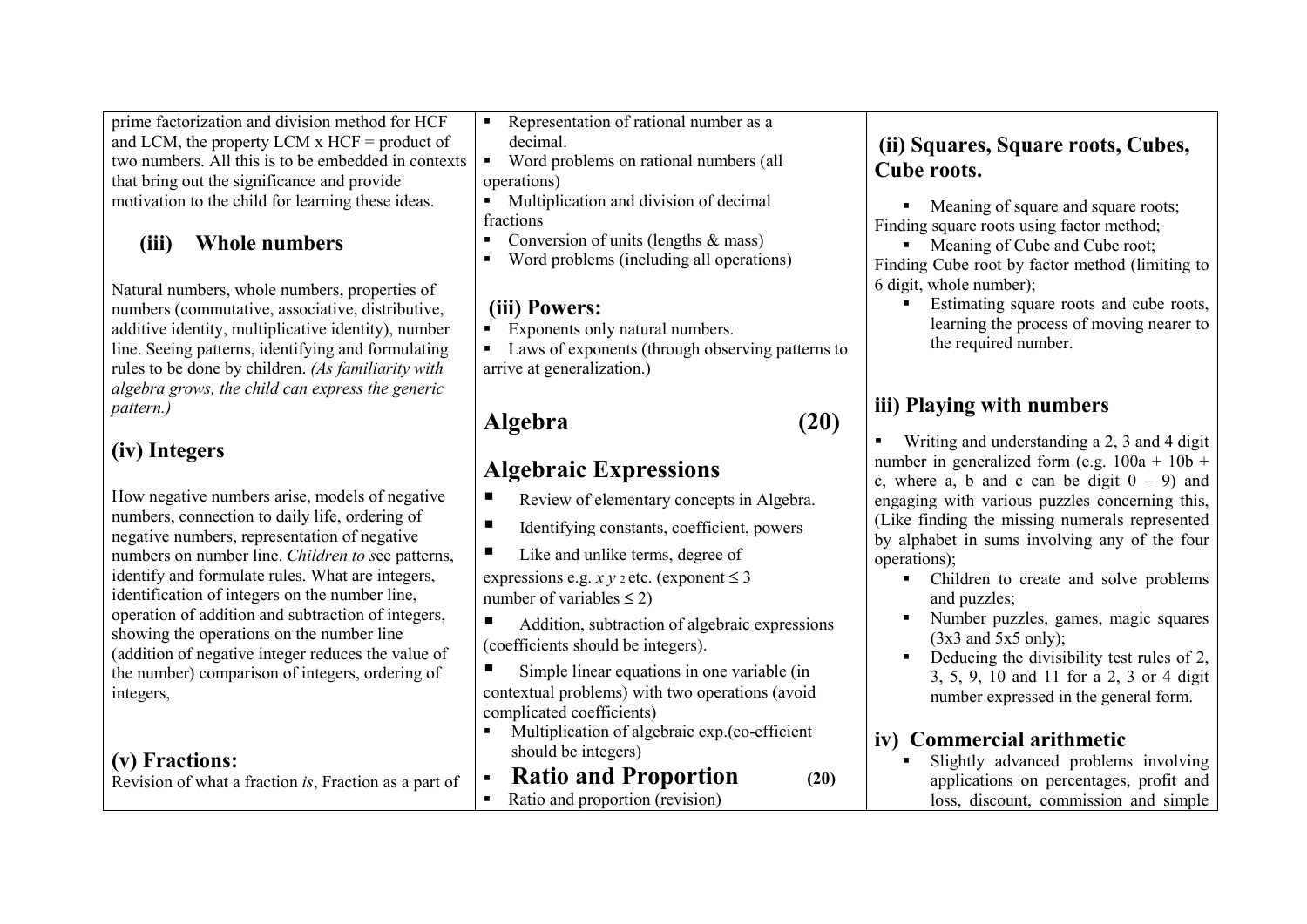| whole, Representation of fractions (pictorially and<br>on number line), fraction as a division, proper,<br>improper & mixed fractions, equivalent fractions,<br>comparison of fractions, addition and subtraction of<br>fractions (Avoid large and complicated<br>unnecessary tasks). (Moving towards abstraction in<br>fractions)<br>Review of the idea of a decimal <i>fraction</i> , place<br>value in the context of decimal <i>fraction</i> , inter<br>conversion of fractions and decimal fractions<br>(no recurring decimals at this stage), comparison of<br>two decimal fractions, addition and subtraction of<br>decimal fractions upto 100th place. | Unitary method continued consolidation, general<br>$\blacksquare$<br>expression.<br>Percentage-<br>An introduction w.r.t life situation.<br>Understanding percentage as a fraction<br>with denominator 100<br>Converting fractions and decimals into percentage<br>$\blacksquare$<br>and vice-versa.<br>Application to profit & loss (single<br>$\blacksquare$<br>transaction only)<br>Application to simple interest (time period<br>in complete years)                                                                                                                                                                                                         | problems on overhead expenses during<br>commercial transactions and tax;<br>Simple interest and advanced problems<br>on simple interest using formula -<br>completed years and fraction of years.<br>v) Statistics<br>Preparation of frequency distribution<br>table;<br>Representation of grouped data through<br>graphs<br>construction<br>bar<br>$\sim$<br>and<br>interpretation;<br>Calculation of mean, median and mode<br>for grouped data.                                                           |
|----------------------------------------------------------------------------------------------------------------------------------------------------------------------------------------------------------------------------------------------------------------------------------------------------------------------------------------------------------------------------------------------------------------------------------------------------------------------------------------------------------------------------------------------------------------------------------------------------------------------------------------------------------------|------------------------------------------------------------------------------------------------------------------------------------------------------------------------------------------------------------------------------------------------------------------------------------------------------------------------------------------------------------------------------------------------------------------------------------------------------------------------------------------------------------------------------------------------------------------------------------------------------------------------------------------------------------------|-------------------------------------------------------------------------------------------------------------------------------------------------------------------------------------------------------------------------------------------------------------------------------------------------------------------------------------------------------------------------------------------------------------------------------------------------------------------------------------------------------------|
| Word problems involving addition and subtraction<br>of decimals (two operations together on<br>money, mass, length, temperature and time)                                                                                                                                                                                                                                                                                                                                                                                                                                                                                                                      | (60)<br><b>Geometry</b><br>(i) Understanding shapes:                                                                                                                                                                                                                                                                                                                                                                                                                                                                                                                                                                                                             | (20)<br><b>Algebra</b>                                                                                                                                                                                                                                                                                                                                                                                                                                                                                      |
| Algebra<br>(15)<br><b>Introduction to Algebra</b><br>• Introduction to variable through patterns<br>and through appropriate word problems and<br>generalizations (example $5x1=5$ etc.)<br>Generate such patterns with more examples.<br>Introduction to unknowns through examples<br>with simple contexts (single operations)<br><b>Ratio and Proportion</b><br>(15)<br>Concept of Ratio<br>Proportion as equality of two ratios<br>Unitary method (with only direct variation<br>implied)                                                                                                                                                                    | Pairs of angles (linear, supplementary,<br>٠<br>complementary, adjacent, vertically<br>opposite) (verification and simple proof of<br>vertically opposite angles)<br>Properties of parallel lines with transversal<br>(alternate, corresponding, interior, exterior<br>angles)<br>(ii) Properties of triangles:<br>Angle sum property (with notions of proof $\&$<br>verification through paper folding, proofs using<br>property of parallel lines, difference between proof<br>and verification.)<br>Exterior angle property<br>Sum of two sides of a $\Delta >$ it's third side<br>$\blacksquare$<br>Pythagoras Theorem (Verification only)<br>$\blacksquare$ | (i) Algebraic Expressions<br>Meaning and types of polynomials;<br>Revision of addition and subtraction of<br>polynomials;<br>of Polynomials<br>Multiplication<br>monomials by monomials; binomial by<br>monomial $(a+b+c)$ x; Binomial by<br>binomial (x+a) (x+b), $(a+b)^2$ , $(a-b)^2$ and<br>$(a+b)$ $(a-b)$ types (co-efficients should<br>be integers);<br>ii) Factorisation<br>Revision of identities<br>$\blacksquare$<br>$(x+a)(x+b)=x^2+(a+b)x+ab;$<br>$(a \pm b)^2 = a^2 \pm 2ab + b^2$ , a2-b2 = |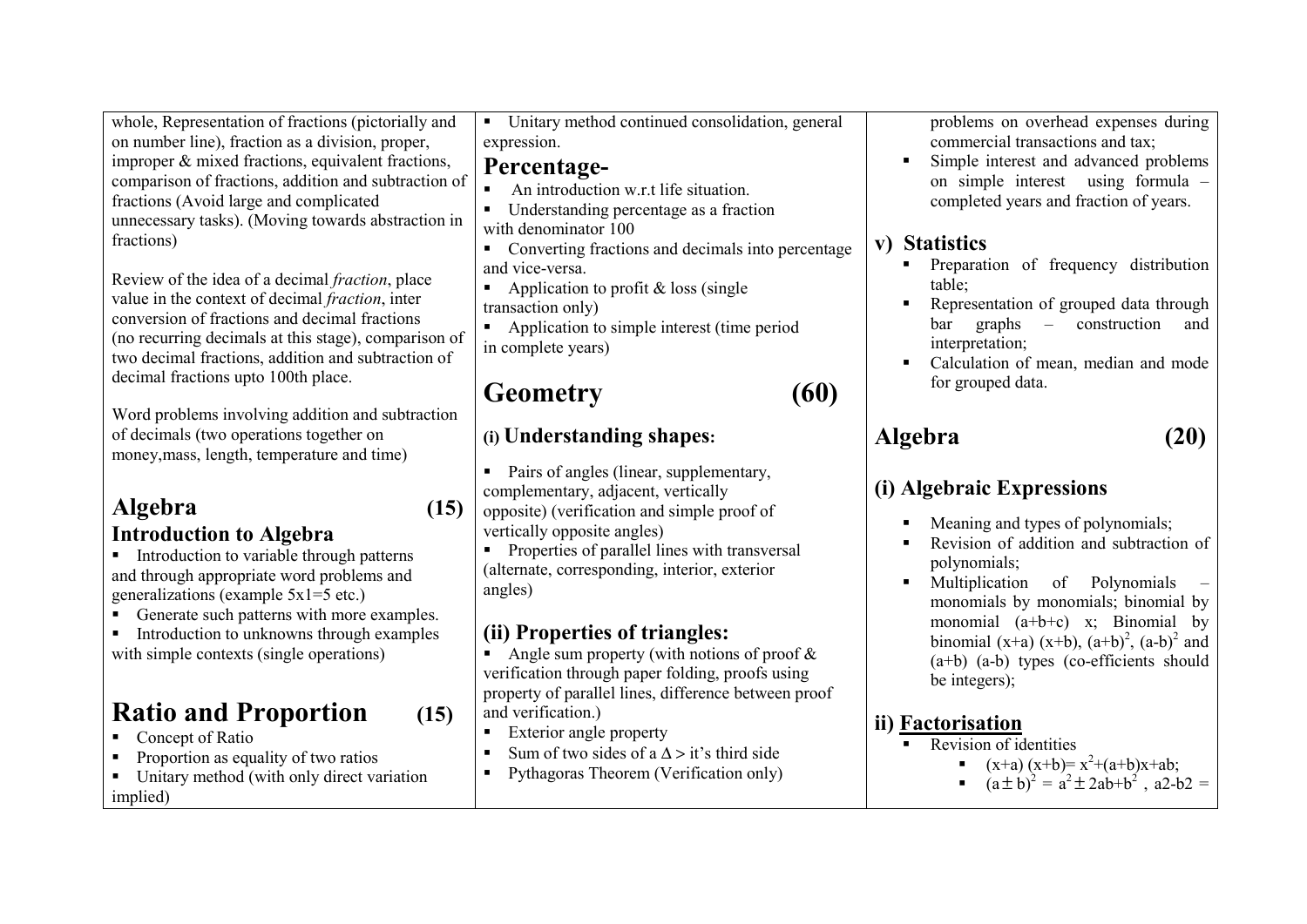| Word problems<br>٠                                                | (iii) Symmetry                                                              | $(a+b)$ $(a-b)$ ;                                                           |
|-------------------------------------------------------------------|-----------------------------------------------------------------------------|-----------------------------------------------------------------------------|
|                                                                   | Recalling symmetry                                                          | Factorisation of the type –                                                 |
|                                                                   | Idea of rotational symmetry, observations of<br>$\blacksquare$              | $a(x+y)$ , $(x \pm y)^2$ , $(x+a)$ $(x+b)$ , $a^2$                          |
| <b>Geometry</b>                                                   | rotational symmetry of 2D objects. $(90^0, 120^0, 180^0)$                   | $-b^2$                                                                      |
|                                                                   | Operation of rotation through $90^{\circ}$ & 180 <sup>°</sup> of simple     |                                                                             |
| (i) Basic geometrical ideas $(2 D)$ : $(65)$                      | figures.                                                                    | iii) Linear equations                                                       |
| Introduction on to geometry. Its linkage with and                 | Examples of figures with both rotation and                                  | Linear equation $-$ meaning and general                                     |
| reflection in everyday experience.                                | reflection symmetry (both operations)                                       | form, Solving linear equations in one                                       |
| Line, line segment, ray<br>٠                                      | Examples of figures that have reflection<br>$\blacksquare$                  | variable<br>contextual<br>in<br>problems                                    |
| Open and closed figures.<br>п                                     | and rotation symmetry and vice versa                                        | involving multiplication and division -                                     |
| Interior and exterior of <i>closed</i> figures.<br>$\blacksquare$ |                                                                             | word problems (Avoid complicated co-                                        |
| Curvilinear and linear boundaries<br>п                            | (iv) Representing 3D in 2D:                                                 | efficients in the equations)                                                |
| Angle - Vertex, arm, interior and exterior,<br>п                  | Cuboids, cylinders, cones and tetrahedrons.<br>$\blacksquare$               |                                                                             |
| Triangle- vertices, sides, angles, interior and                   | Drawing 3D figures in 2D showing hidden faces.<br>$\blacksquare$            | iv) Exponents                                                               |
| exterior, altitude and median                                     | Identification & counting of vertices edges, faces,<br>$\blacksquare$       | Integers as exponents;                                                      |
| Quadrilateral-Sides, vertices, angles, diagonals,<br>٠            | nets (for cubes cuboids, & cylinders, cones) using                          | Laws of exponents with integral powers                                      |
| adjacent sides and opposite sides (only convex                    | pictures.                                                                   |                                                                             |
| quadrilateral are to be discussed), interior and                  | Matching pictures with objects (Identifying<br>$\blacksquare$               |                                                                             |
| exterior of a quadrilateral.                                      | names)                                                                      | v) Introduction to graphs                                                   |
| Circle-Centre, radius, diameter, arc, sector,                     | Representing the space around approximately<br>$\blacksquare$               | Preliminaries - Axes (same units),                                          |
| chord, segment, semicircle, circumference, interior               | through visual estimation.                                                  | Cartesian plane, plotting points for                                        |
| and exterior.                                                     |                                                                             | different kinds of situations (perimeter                                    |
|                                                                   | (v) Congruence                                                              | vs length for square, plotting of<br>multiples of different numbers, simple |
| (ii) Understanding Elementary                                     | Congruence through superposition                                            |                                                                             |
|                                                                   | (examples-coins, biscuits, bangles, , stamps, etc.)                         | interest vs number of years, distance vs<br>time etc);                      |
| Shapes $(2 D and 3 D)$                                            | Extend congruence to simple geometrical shapes<br>$\blacksquare$            | Reading off from the graphs – graphs<br>$\blacksquare$                      |
| Measure of Line segment                                           | e.g. triangles, circles.                                                    | obtained for the above situations;                                          |
| Measure of angles                                                 |                                                                             | Plotting a linear graph; reading of linear                                  |
| Pair of lines<br>п                                                |                                                                             | graphs.                                                                     |
| o Intersecting and perpendicular lines                            | (vi) Construction (Using scale,                                             |                                                                             |
| $\circ$ Parallel lines                                            | protractor, compass)                                                        |                                                                             |
| Types of angles- acute, obtuse, right,<br>٠                       |                                                                             | (40)<br><b>Geometry</b>                                                     |
| straight reflex, complete and zero angle                          | Perpendicular bisector.<br>$\blacksquare$                                   |                                                                             |
| Classification of triangles (on the basis of                      | Angle bisector- making angles of $30^{\circ}$ , $45^{\circ}$ , $90^{\circ}$ | <b>Postulates</b><br>(i)<br>Axioms,<br>and                                  |
| sides, and of angles)                                             | etc. (using compasses)                                                      |                                                                             |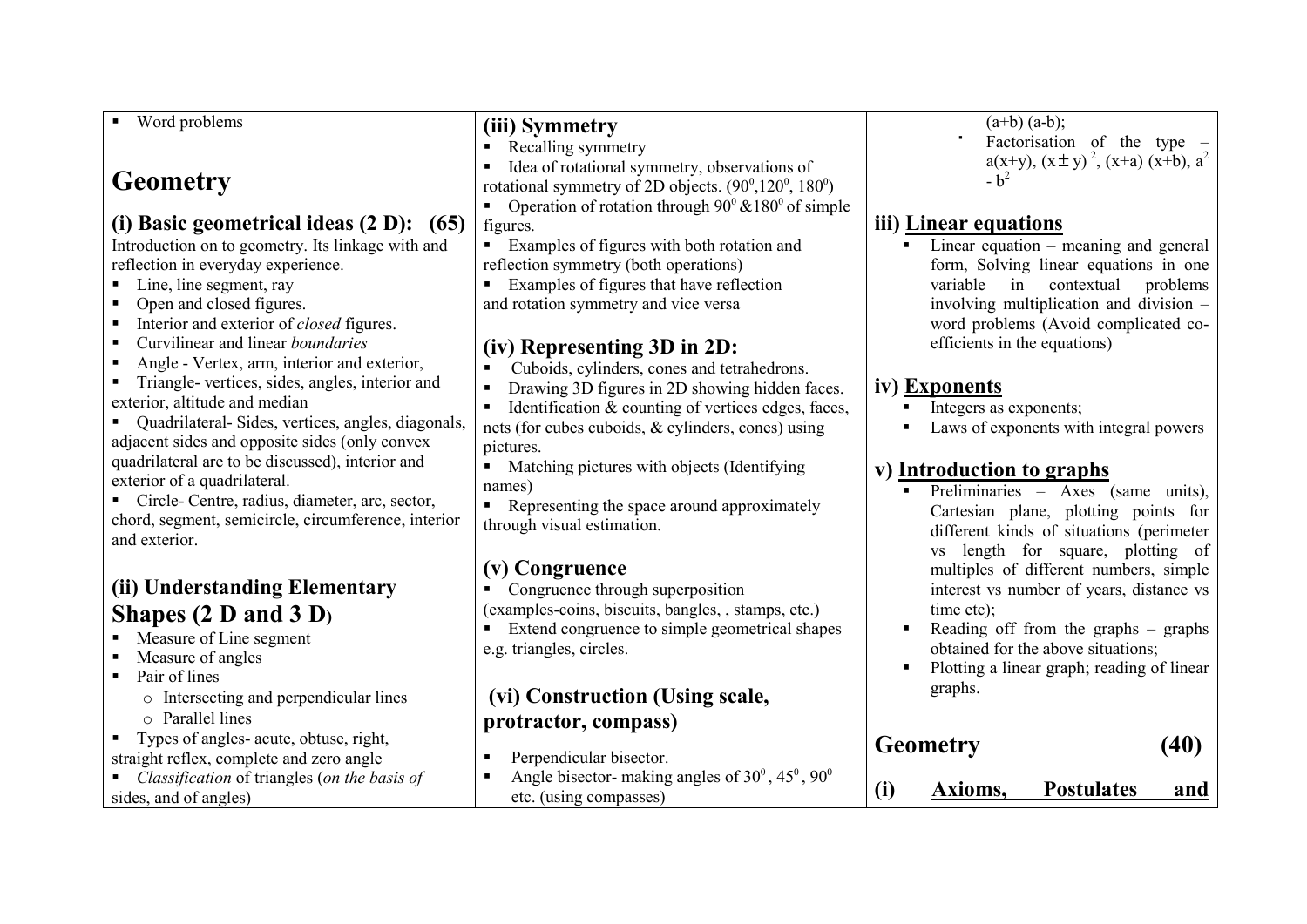Types of quadrilaterals – Trapezium, parallelogram, rectangle, square, rhombus

 Simple polygons *(introduction)* (Upto octagons regulars as well as non regular).

■ *Identification of* 3-D shapes: Cubes, Cuboids, cylinder, sphere, cone, prism (triangular), pyramid (triangular & square) Identification and locating in the surroundings

Elements of 3-D figures. (Faces, Edges and vertices)

### **(iii) Symmetry:** (reflection)

■ Observation and identification of 2D symmetrical objects for reflection symmetry

• Operation of reflection (taking mirror images) of simple 2-d objects

Recognising reflection symmetry (identifying axes)

### (iv) **Constructions (using Straight edge Scale, protractor, compasses)**

- Drawing of a line segment
- Construction of circle
- **Perpendicular bisector**
- Construction of angles (using protector)
- Angle  $60^{\circ}$ , 120<sup>°</sup> (Using Compasses)

### **Mensuration (15)**

### **Concept of perimeter and introduction to area**

 Angle equal to a given angle (using compass)

**Drawing a line perpendicular to a given** line from a point **a)** on the line **b)** outside the line

• Construction of a line parallel to a given line from a point outside it.(Simple proof as remark with the reasoning of alternate angles)

## **Mensuration (15)**

**.** Revision of perimeter, Idea of *p,* Circumference of Circle

### **Area**

 Concept of measurement using a basic unit area of a square, rectangle, triangle, parallelogram and circle, area between two rectangles and two concentric circles.

## **Data handling (15)**

(i) Collection and organisation of data – choosing the data to collect for a hypothesis testing. (ii) Mean, median and mode of ungrouped data understanding what they represent. (iii) Constructing bar graphs (iv) Feel of probability using data through experiments. Notion of chance in events like tossing coins, dice etc. Tabulating and counting occurrences of 1 through 6 in a number of throws. Preparing the bar graph.

### **Theorems**

- Meaning of axioms, postulates and Г enunciations, theorems and statements of these;
- Verification of the statements Г
- • Wherever a ray meets a straight line at a point, the sum of the two adjacent angles formed is equal to two right angles;
- If two lines intersect the vertically •opposite angles are equal
- Lines which are parallel to the same line are parallel to each other.
- • The angles opposite to equal sides of a triangle are equal – converse statement.
- Theorem  $1 -$  If a transversal cuts two  $\blacksquare$ parallel lines then, a) alternate angles are equal b) the interior angles on the same side of the transversal are supplementary;
- **Problems (numerical) and simple riders**  $\blacksquare$  . based on the theorem.

### **ii) Theorem on triangles**

- Theorem  $2$  Sum of the three angles of Е a triangles is equal to two right angles; Exterior angles of a triangle – meaning;
- Theorem  $3 -$  If one side of a triangle is Е produced, exterior angle so formed is equal to the sum of the interior opposite angles.

### **iii) Congruency of triangles**

Meaning of congruency – congruency of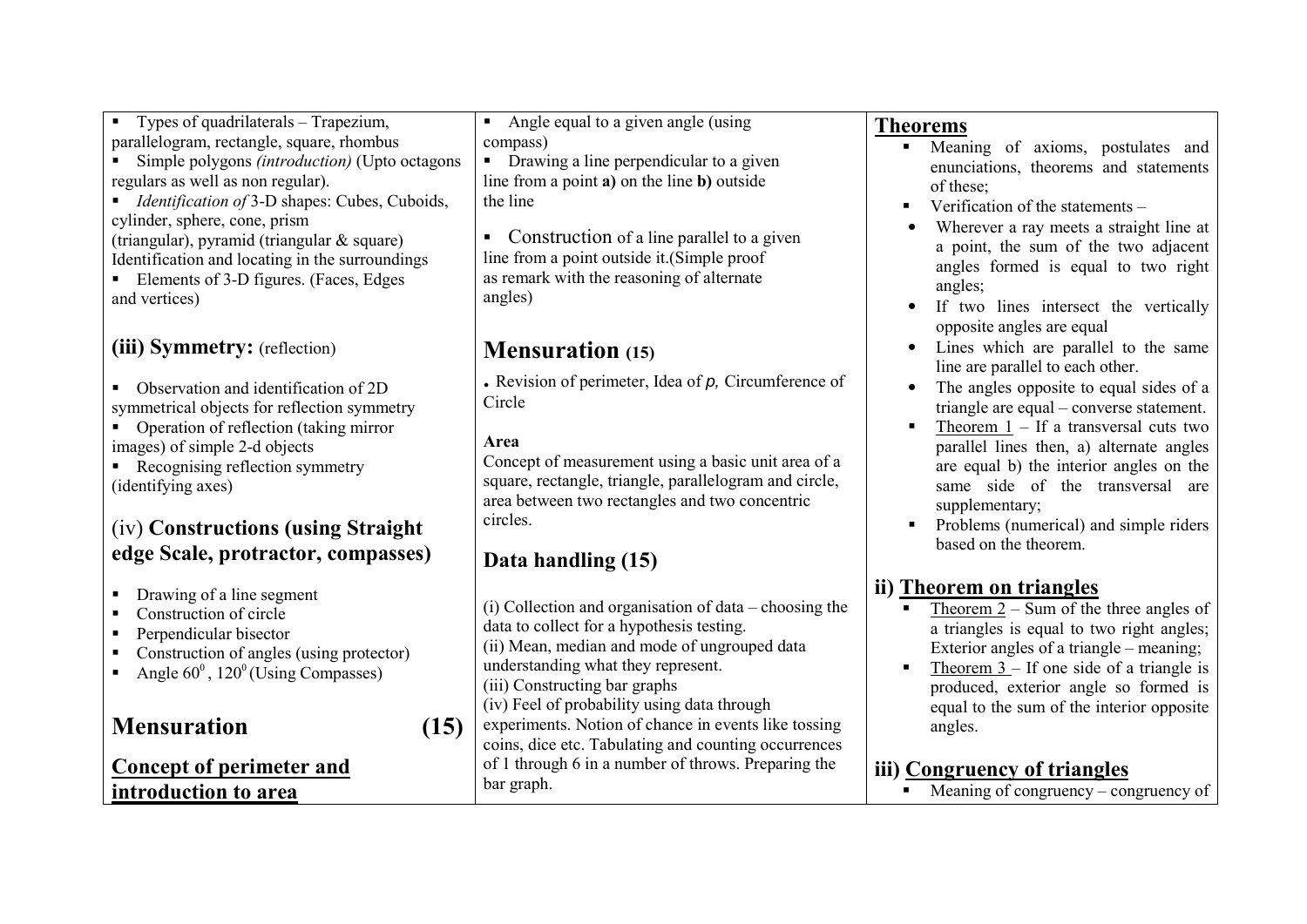| Introduction and general understanding of<br><i>perimeter</i> using many shapes. Shapes of different<br>kinds with the same perimeter. Concept of area,<br>Area of a rectangle and a square Counter examples<br>to different misconcepts related to perimeter and<br>area.<br>Perimeter of a rectangle – and its special case –<br>a square. Deducing the formula of the<br>perimeter for a rectangle and then a square<br>through pattern and generalization. | Comparing the observation with that for a coin.<br>Observing strings of throws, notion of<br>Randomness of ungrouped data. | plane figures, congruency of triangles;<br>Postulates on congruency of triangles –<br>$\blacksquare$<br>SAS, SSS, ASA and RHS (Verification<br>by practical method) – problems.<br>Theorem 4: In an isosceles triangle, the<br>$\blacksquare$<br>angles opposite to equal sides are equal.<br>(Logical proof based on the different<br>postulates of congruency of triangles)<br>Converse of the theorem, problems and<br>$\blacksquare$<br>riders based on the theorem.                                                                                                                                                                                                                                                                                                                                                                                         |
|----------------------------------------------------------------------------------------------------------------------------------------------------------------------------------------------------------------------------------------------------------------------------------------------------------------------------------------------------------------------------------------------------------------------------------------------------------------|----------------------------------------------------------------------------------------------------------------------------|------------------------------------------------------------------------------------------------------------------------------------------------------------------------------------------------------------------------------------------------------------------------------------------------------------------------------------------------------------------------------------------------------------------------------------------------------------------------------------------------------------------------------------------------------------------------------------------------------------------------------------------------------------------------------------------------------------------------------------------------------------------------------------------------------------------------------------------------------------------|
| (10)<br>Data handling<br>(i) What is data - choosing data to examine a<br>hypothesis?<br>(ii) Collection and organisation of data examples of<br>organising it in tally bars and a table.<br>(iii) Pictograph- Need for scaling in pictographs<br>interpretation & construction.<br>Addition and subtraction of decimal fractions<br>upto 100th place.                                                                                                         |                                                                                                                            | Theorem 5 - Two right angled triangles<br>$\blacksquare$<br>are congruent, if the hypotenuse and a<br>side of one triangle is equal to the<br>hypotenuse and a side of the other<br>triangle, correspondingly.<br>Simple riders based on the theorem.<br>iv) Construction of triangles<br>Construction of all types of triangles<br>based on angles and sides; -based on all<br>criteria of data - SAS, SSS, ASA and<br>RHS:<br>Construction of a triangle given the base<br>$\blacksquare$<br>and sum/difference of the other two<br>sides;<br>Construction of a triangle<br>$\blacksquare$<br>given<br>perimeter and base angles.<br>v) Quadrilaterals<br>Definition of quadrilaterals $-$ sides and<br>$\blacksquare$<br>angles (adjacent & opposite), diagonals;<br>Property of quadrilaterals - sum of<br>angles of a quadrilateral is equal to $360^\circ$ |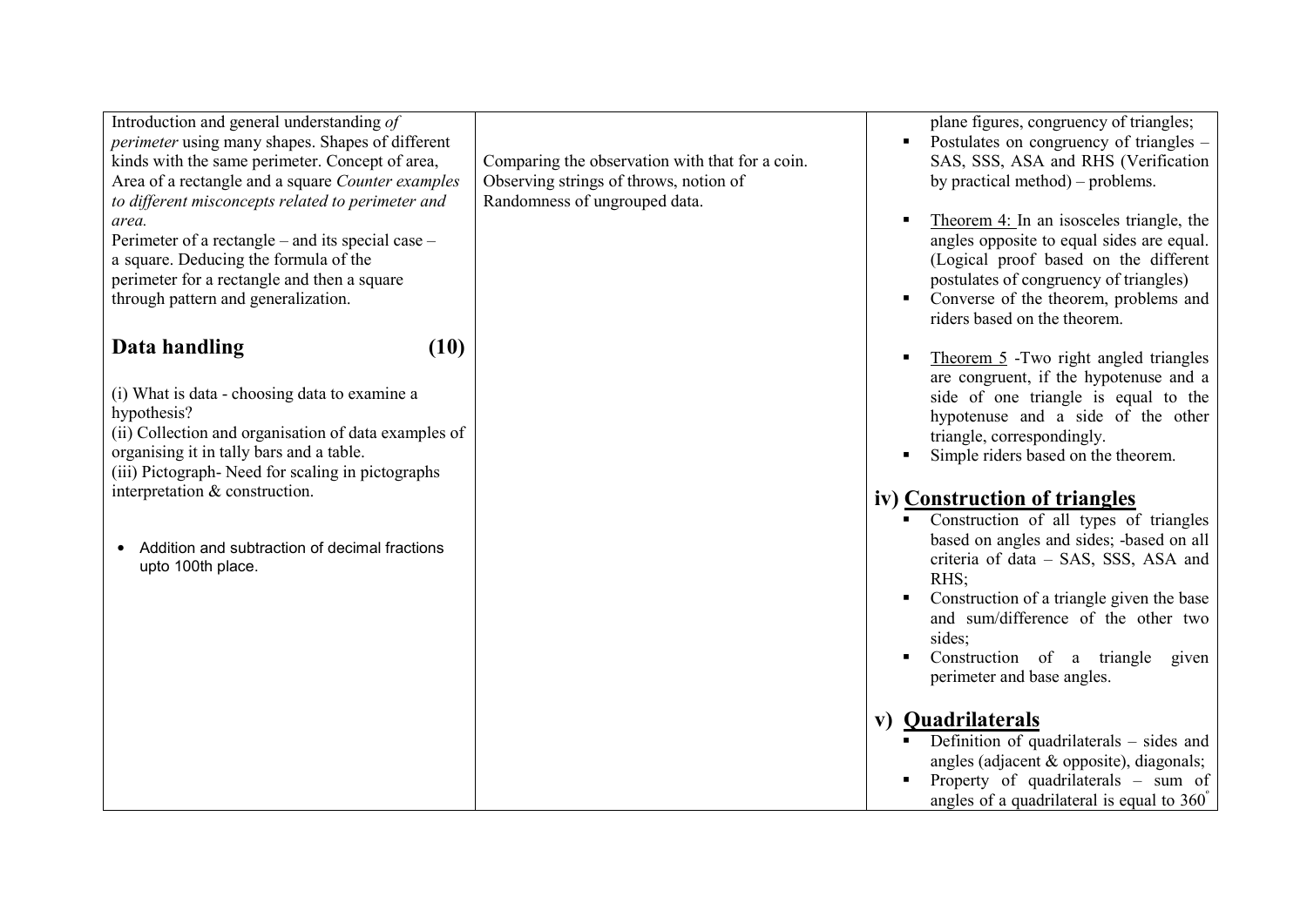|  |                 | (by practical method);<br>Types of quadrilaterals - Parallelogram-        |      |
|--|-----------------|---------------------------------------------------------------------------|------|
|  |                 | Rhombus, rectangle, square; Trapezium<br>and isosceles trapezium;         |      |
|  |                 | Properties of parallelogram (by practical                                 |      |
|  | $\ddot{i}$      | method)<br>Opposite sides of a parallelogram                              |      |
|  | $\overline{ii}$ | are equal<br>Opposite angles of a parallelogram                           |      |
|  | iii)            | are equal<br>Diagonals of a parallelogram bisect                          |      |
|  |                 | each other<br>(Why iv, v, vi follow from the above)                       |      |
|  | iv)             | Diagonals of a rectangle are equal<br>and bisect each other               |      |
|  | V)              | Diagonals of a rhombus are equal<br>and bisect each other at right angles |      |
|  | vi)             | Diagonals of a square are equal and<br>bisect each other at right angles  |      |
|  |                 | Problems and riders based on<br>the above properties.                     |      |
|  |                 | <b>Mensuration</b>                                                        |      |
|  |                 |                                                                           | (15) |
|  |                 | Surface area of a cube and cuboid; (both<br>LSA and TSA)                  |      |
|  | ٠               | Volume and capacity – Measurement of                                      |      |
|  |                 | capacity - basic unit of volume;<br>Volume of a cube and cuboid.          |      |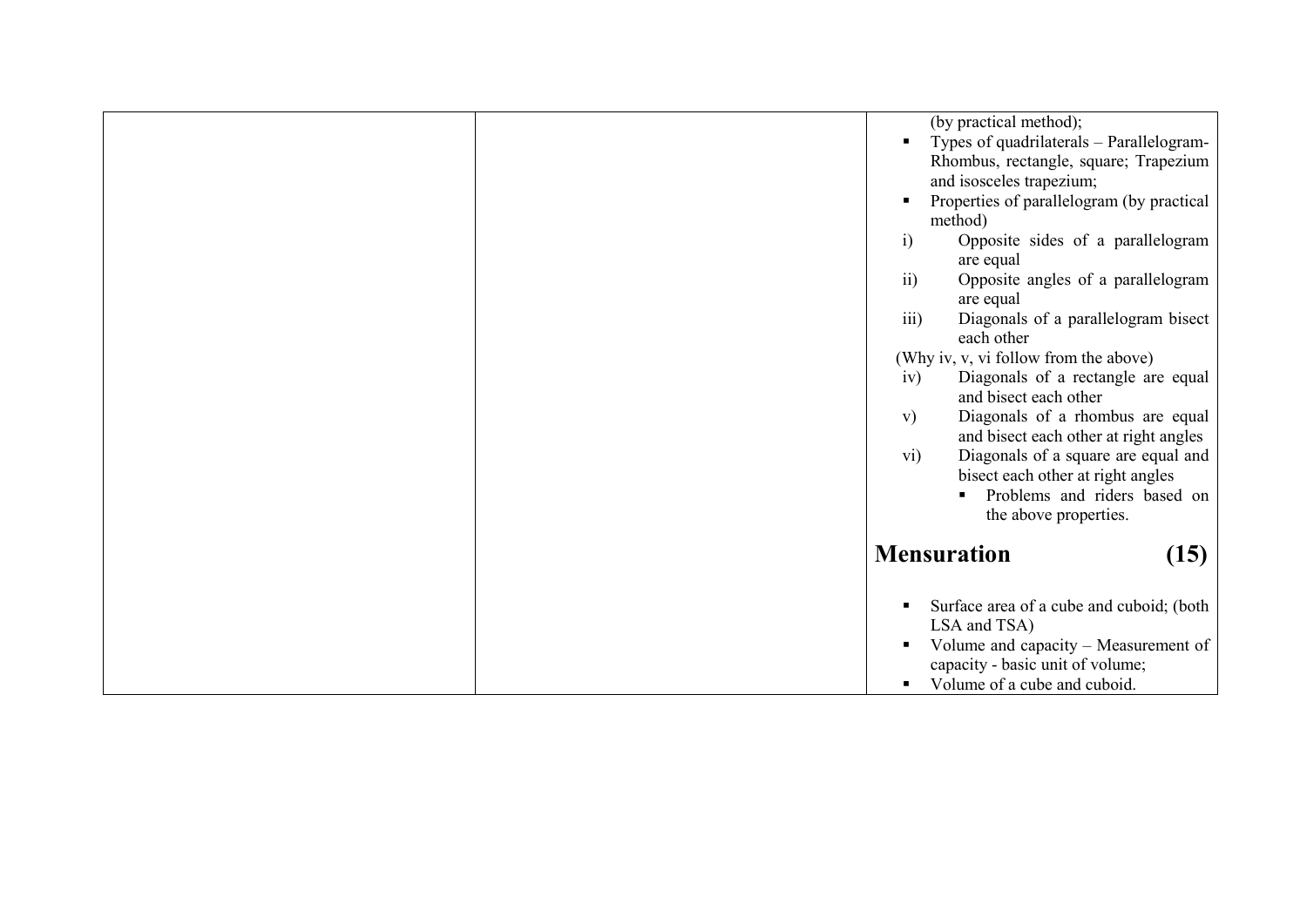#### Proposed Syllabus for Karnataka-Mathematics Standard X Standard IX

#### I Arithmetic

#### Unit 1. Square-root

Finding the square-root of a perfect square number of at most 5 digits using division method; finding the square-root of a decimal number by division method; finding the square-root of a number which are not perfect squares like 2, 3, 5 up to 3 decimal places; learning the process of moving nearer to the square-root; verbal problems on square-roots.

#### Unit 2. Real Numbers

Basic properties of real numbers: closure, commutativity, associativity, distributivity, existence of additive identity, existence of additive inverse, existence of multiplicative identity, and existence of multiplicative inverse for non-zero real numbers; also order property(comparing one real number with another); non-negativity of the square of a real number; stress to be given for identifying rational numbers as those with recurring decimal expansion and irrationals as those with non-recurring decimal expansion.

#### Unit 3. Surds

Definition; order and radicund; index form; pure and mixed surds, and their mutual conversion; like and unlike surds; representing  $\sqrt{2}$ ,  $\sqrt{3}$ ,  $\sqrt{5}$  on the number line (assuming Pythagoras' theorem); knowing the position of  $\sqrt{n-1}$  on the number line, to represent  $\sqrt{n}$ .

#### Unit 4. Sets

Set operations like union, intersection,; difference of sets; complement of a set; symmetric difference; representing all these using Venn diagram.

#### I Arithmetic

Unit 1. Numbers

Euclid's lemma: given an integer  $a$  and a positive integer  $b$ , there unique exist integers  $k$ and r such that  $a = bk + r$ , where  $0 \le r < b$ ; (This has been observed by the students, but formalised here.) Fundamental theorem of Arithmetic: any positive integer  $n > 1$  can be expressed as a product of powers of prime numbers. (stress to be given to the fact that this factorisation is essentially unique in the sense that except for the order the prime powers are uniquely determined); the above properties without formal proof. As corollaries, the following to be proved: (i) if a prime divides the product of two integers, then it divides at least one of them, and (ii) if  $a$  divides bc and  $HCF(a, b) = 1$ , then a divides c. Proof of irrationality of  $\sqrt{2}$ ,  $\sqrt{3}$  and  $\sqrt{5}$  using this.

#### Unit 2. Sets

Revision of set operations (union, intersection, set difference, complement, symmetric difference); properties of set operations: commutativity and associativity of union; commutativity and associativity of intersection; distributivity of union and intersection; DeMorgan's laws; relation between the number of elements in two sets to the number of elements in their union and intersection(principle of inclusionexclusion):  $n(A)+n(B) = n(A\cup B)+n(A\cap B)$ .

#### Unit 3. Progressions

Concept of a sequence; Arithmetic progression: *n*-th term; sum of *n* terms of an AP; problems based on this; Geometric progression:  $n$ -th term; sum to  $n$  terms; sum of an infinite GP, when the common ratio  $|r| < 1$ ; Harmonic progression:  $n$ -th term; arithmetic, geometric and harmonic mean of two positive real numbers; relation among them(AM  $\ge$  GM  $\ge$  HM); a simple proof based on  $x^2 \ge 0$ for any real number  $x$ .

Vendealertisth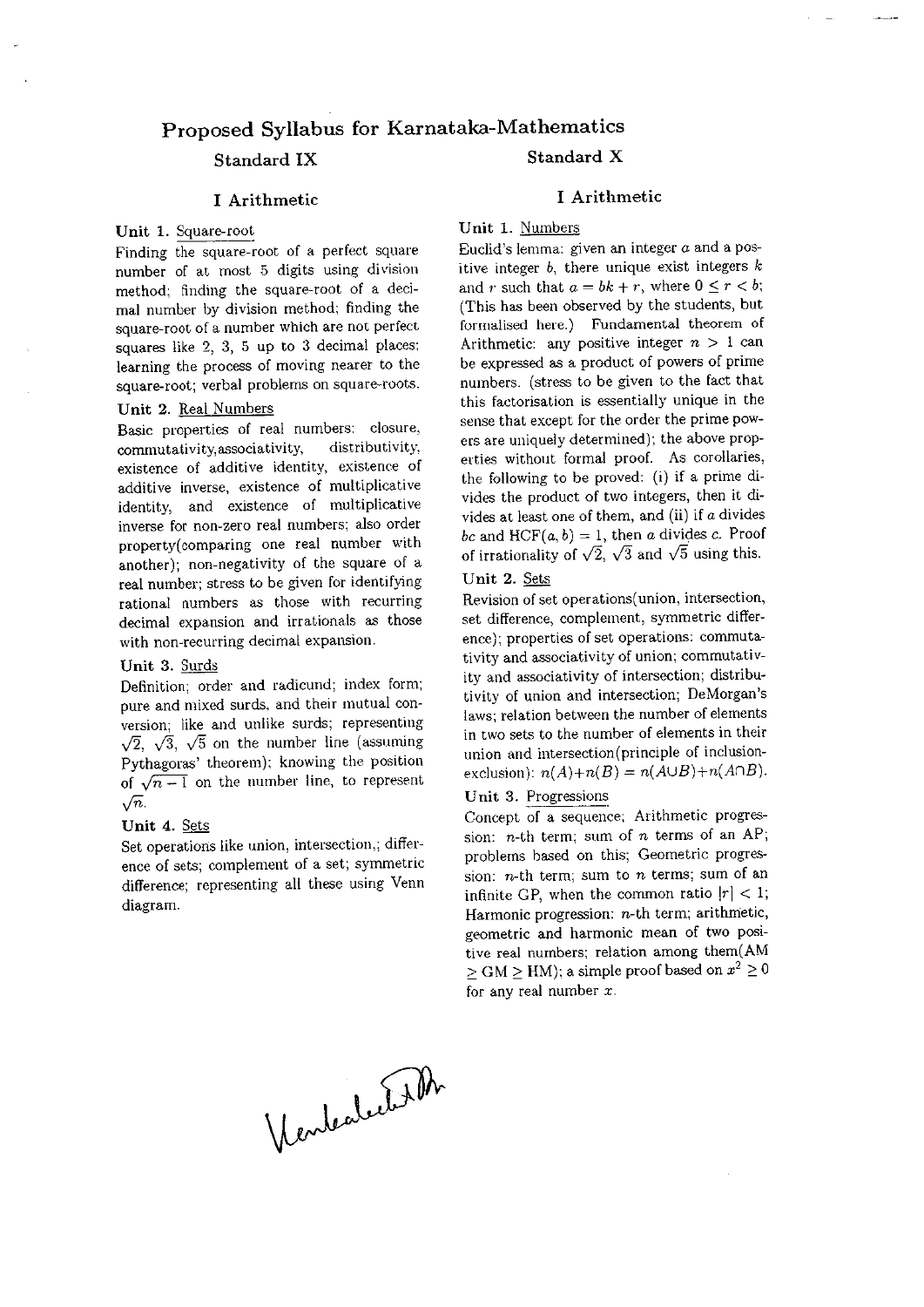#### Unit 5. Statistics

Mean, median, mode of grouped and un-grouped data, a review; range; quartile deviation and mean deviation for a given grouped and un-grouped data; graphical representation; construction and interpretation of histograms of varying ogives and frequency polygons; width. review of random experiments leading to the concept of chance or probability. **II Commercial Mathematics** 

#### Unit 1. Banking

Savings bank account; pass book and challan; cheques and drafts; calculation of interest on deposits in a savings bank account.

#### Unit 2. Compound interest

Definition of compound interest; difference between simple interest and compound interest; calculation of compound interest using ready recknors; derivation of compound interest formula; problems using formula.

#### Unit 3. Hire purchase and Installment

Meaning of hire purchase and installment buying; difference between them; calculation of interest in installment buying; some simple problems on how to calculate equated monthly installment (EMI).

#### Unit 4. Proportion

Meaning of proportion; general form; typesdirect, inverse, compound proportions; Problems on time and work involving proportions.

Vendealution

#### Unit 4.

#### Permutation, Combination and Probability

Fundamental principle of counting; meaning of permutation; meaning of combination; notations for permutation and combination; difference between permutation and combination; problems based on these principles; random experiment; event; sample space; types of events (mutually exclusive, complementary, certain, impossible); definition of probability; problems on probability based on permutation and combination.

#### Unit 4. Statistics

Standard deviation of grouped and ungrouped data; calculation of standard deviation by direct method; coefficient of variation; construction and interpretation of pie-charts.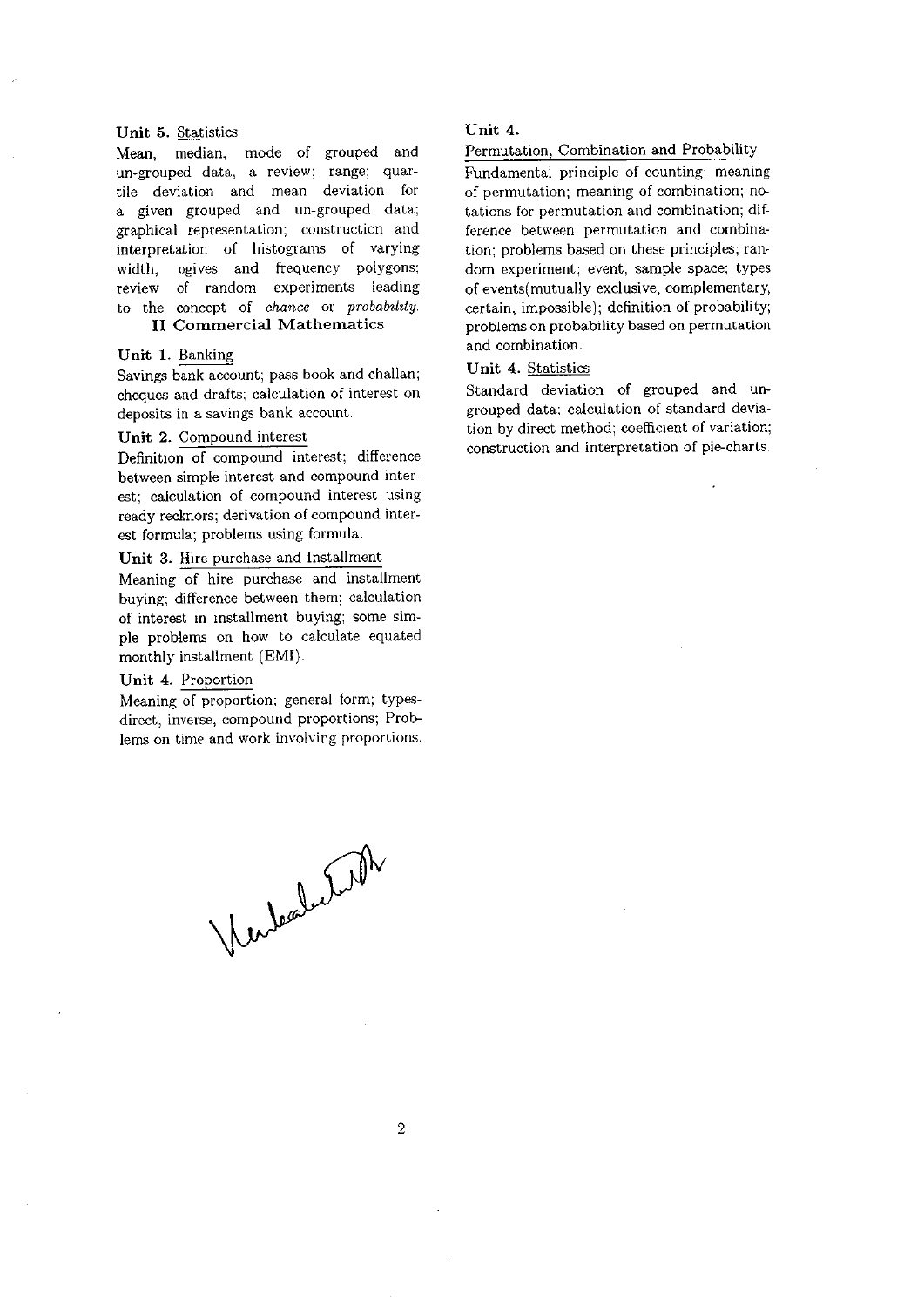#### **III** Algebra

#### Unit 1. Multiplication

Product of three binomials  $(x+a)(x+b)(x+c)$ and related identity; identities for  $(a + b)^3$ ,  $(a-b)^3$ ; product of two trinomials  $(a+b+c)^2$ ; conditional identities.

#### Unit 2. Factorisation

Standard identities:  $a^2-b^2 = (a - b)(a + b)$ ;  $a^3 + b^3 = (a + b)(a^2 - ab + b^2);$  $a^3 - b^3 = (a - b)(a^2 + ab + b^2)$ ; factorisation using these identities; factorisation of a trinomial by splitting the middle term; involved problems on these identities.

#### Unit 3. HCF and LCM

Definition of HCF and LCM; finding HCF and LCM of binomials and trimomials using factorisation Unit 4. Division

Division of a monomial by a monomial; division of a polynomial by a binornial; division of a polynomial by a trinomial.

#### Unit 5. Simultaneous Linear Equations

Elimination method; word problems involving simultaneous equations; graph of the equation  $ax + by = c$  (stress to be given to the fact that it represents a straight line in plane); solution of two simultaneous linear equations by drawing their graphs.

#### Unit 6. Variation

Definition; symbolic representation; constant of variation; types of variation - direct, inverse and compound; problems involving variation.

#### II Algebra

#### Unit 1. Surds

Like and unlike surds; addition, subtraction and multiplication rule(with simple problems); rationalisation of simple surds.

#### Unit 2. Polynomials

Division of one polynomial by another; concept of degree; synthetic division method; remainder theorem:  $p(x) = (x - a)h(x) + p(a)$ .

### Unit 3. Quadratic equations

Meaning of a quadratic expression and a quadratic equation; simple problems on pure and adfected equations; solution by factorisation and its limitation; solution using formula (a formal derivation is needed); relation between roots and coefficients; discriminant and nature of roots; graphs of quadratic expressions(include some laws of Physics here to emphasise the importance of quadratic graphs); nature of quadratic expressions in terms of associated discriminant; factorising a quadratic expression using roots; forming quadratic equation, given its roots; graphical method of solving a quadratic equation; limitation of graphical method; word problems leading to quadratic equations.

Vendedution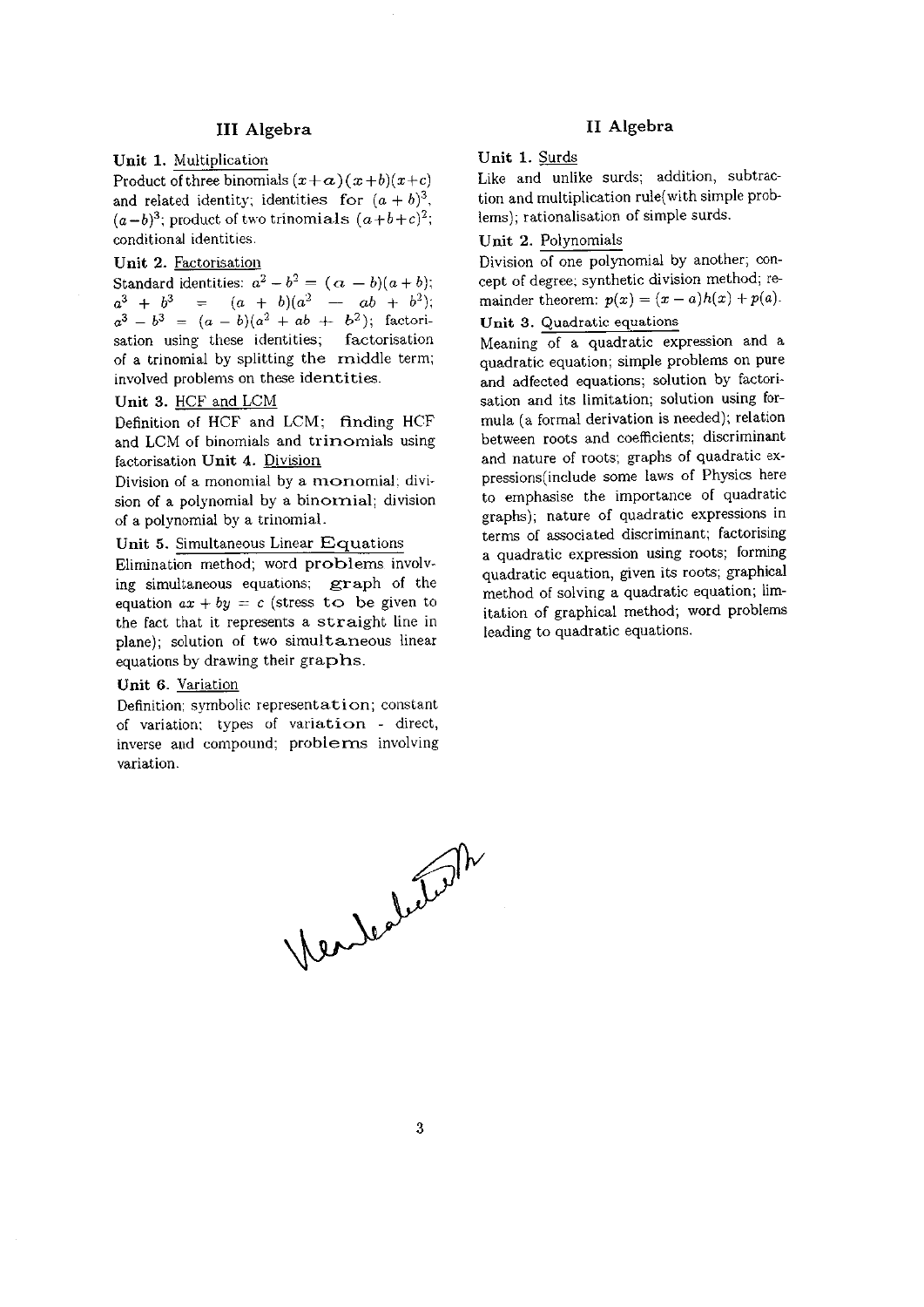Appendix. Proofs in Mathematics Concept of a proof; statement and its validity; axiom/postulates in Mathematics through familiar examples(drawing examples from geometry); the concept and nature of a proof(deductive nature based on the assumptions, the hypothesis and the logical structure); how to write a proof; stress on the fact that verification is not a proof; examples from various topics;  $(n^2 + n + 41)$  is a prime for  $n = 1, 2, 3, \dots, 40$ , but not a prime for  $n = 41$ .) disproving a statement by a counter example; different types of proofs: deductive and proof by contradiction; converse of a statement; stress on that the validity of a statement does not imply the validity of its converse.

Mathematical Modelling The Appendix. concept of modelling; aims of modelling; real life situations leading to models; setting up hypothesis and looking for a model satisfying the hypothesis; solving the problem after setting up an appropriate model; reinterpretation of the problem in terms of the solution obtained by the model; examples from commercial mathematics leading to mathematical models.

#### **General Suggestions:**

- 1. Please include large number of multiple choice questions at the end of each chapter.
- 2. Give equal weightage to problems on a theorem, its converse and corollaries.
- 3. Include some harder problems at the end of each chapter to challenge students. These may starred and need not be worked out in a class room.

Verde beland